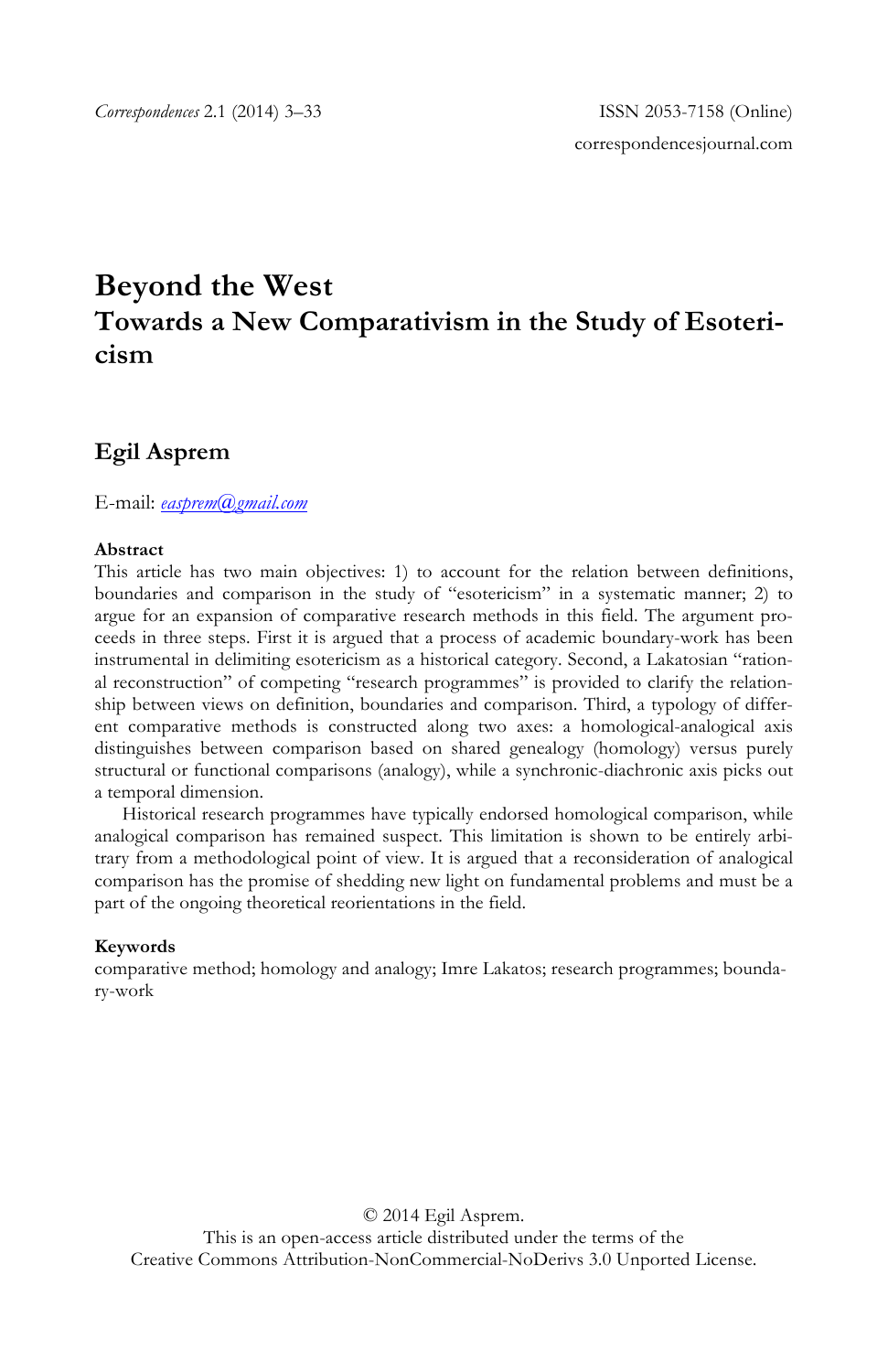#### **Three problems: Boundaries, definitions, and comparison**

The "Western" in "Western esotericism" has received increased critical attention in recent years. A growing number of studies critique the fluid boundaries of "the West" as a category, and bring attention to "esoteric" currents that seem to challenge such classification – typically focusing on Islamic, Jewish, or Eastern European cases.<sup>1</sup> The combined evidence provides a strong case for dismissing the categorisation of esotericism as intrinsically Western, on historical and terminological grounds.<sup>2</sup> There is, however, also another and rather different way to go about critiquing this classification. This second way proceeds by pointing to *structural similarities* with phenomena that originate in other historical, cultural and geographic contexts. Instead of asking where the boundaries of the West are drawn, or probing cultural transfers across European and near-Eastern territories, this strategy asks more fundamental questions: Why, despite evident structural similarities,

Marco Pasi organised an important two-session panel at the Twentieth Quinquennial World Congress of the IAHR in Toronto (August 15–21, 2010) on "Western esotericism and its boundaries: Between discourses of identity and difference," which included papers by, among others, Egil Asprem, Henrik Bogdan, Gordan Djurdjevic, Kennet Granholm, Wouter J. Hanegraaff, Marco Pasi, and Steven Wasserstrom. The boundary of esotericism was also on the agenda of the ESSWE4 conference in Gothenburg, Sweden (26–29 June 2013), which featured panels on "Western Esotericism and Islam," as well as a keynote by Mark Sedgwick on "Western Esotericism and Islamic Studies" that focused on ways to conceptualise esotericism in the Islamicate sphere. In published form, the question was at the heart of the exchange between Kocku von Stuckrad and Antoine Faivre in the mid-2000s: See, e.g., von Stuckrad, "Western Esotericism: Towards an Integrative Model of Interpretation," *Religion* 35 (2005): 83; Faivre, "Kocku von Stuckrad et la notion d'ésotérisme," *Aries* 6, no. 2 (2006); von Stuckrad, *Locations of Knowledge in Early Modern Europe: Esoteric Discourse and Western Identities* (Leiden: Brill, 2010), 46–49. The problem of boundaries in the modern period is addressed in a recent collected volume, Henrik Bogdan and Gordan Djurdjevic (eds.), *Occultism in a Global Perspective* (Durham: Acumen Publishing, 2013). The best systematic discussions of the problem are found in Kennet Granholm, "Locating the West: Problematizing the *Western* in Western Esotericism and Occultism," in *Occultism in a Global Perspective*, eds. Bogdan and Djurdjevic (Durham: Acumen Publishing, 2013); Pasi, "Oriental Kabbalah and the Parting of East and West in the Early Theosophical Society," in *Kabbalah and Modernity: Interpretations, Transformations, Adaptations*, eds. Boaz Huss, Marco Pasi, and Kocku von Stuckrad (Leiden: Brill, 2010).

<sup>2</sup> Despite this development, it still remains the case that *every single one* of the existing introductory textbooks to the field employs the term "Western" in the title. Thus, the coming generation will have to deal with the very same problems over again, uninformed of the theoretical reorientations that are currently underway. This is even the case for the most recent textbook, published in 2013 by the field's most prominent scholar: Wouter J. Hanegraaff, *Western Esotericism: A Guide for the Perplexed* (London: Bloomsbury, 2013). For a review of the other relevant textbooks, see Hanegraaff, "Textbooks and Introductions to Western Esotericism," *Religion* 43, no. 2 (2013).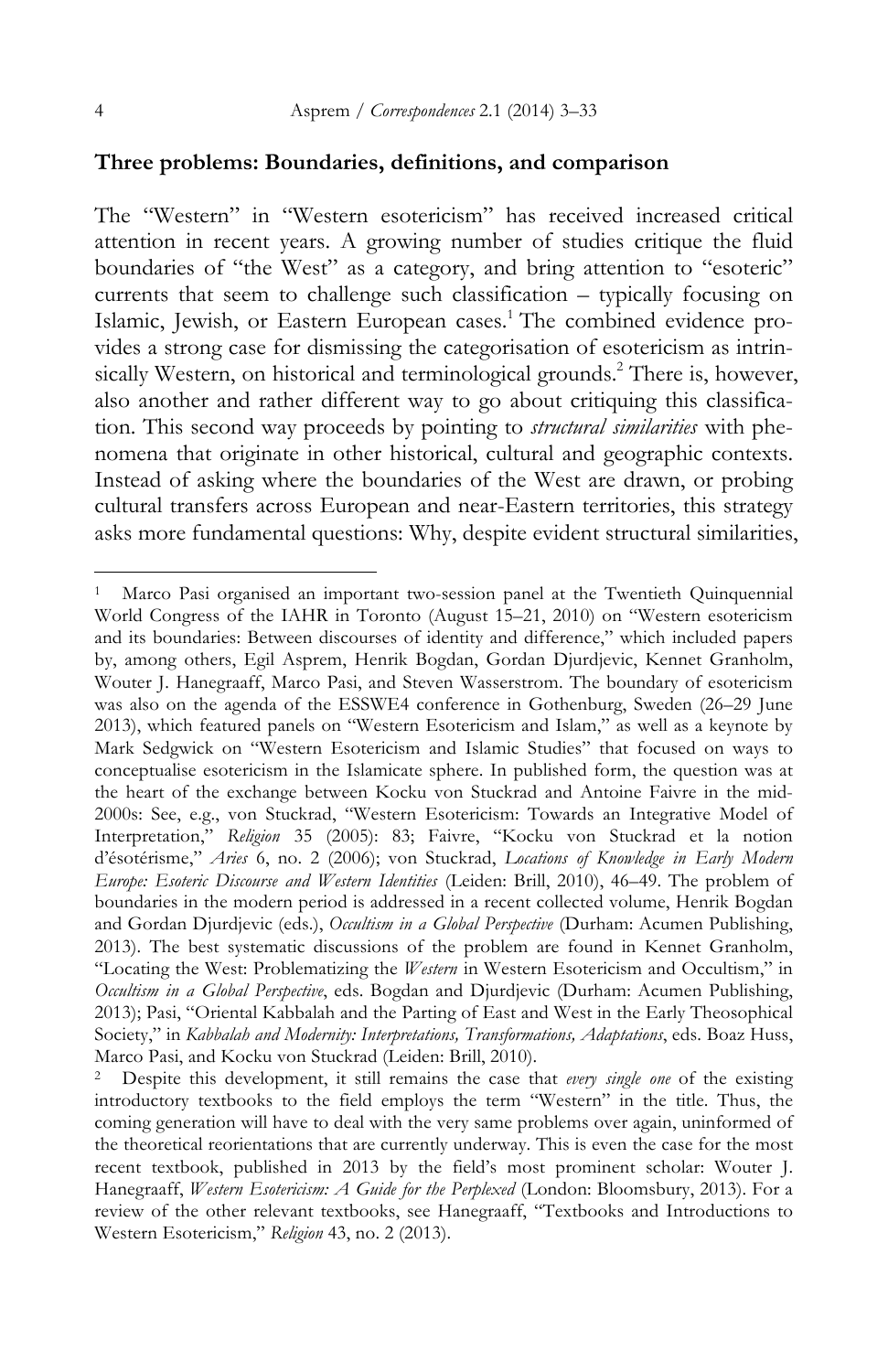are Indian Tantric groups, yogic practice, Zen Buddhism, Taoist alchemy, Amerindian "shamanic" practices, or Melanesian initiatic societies automatically excluded from analysis in terms of "esotericism"? Why can we not have a comparative study of esotericism on a truly global rather than a narrowly conceived "Western" scale?<sup>3</sup>

These two lines of critique follow separate logics, going to the heart of the question of how to define "esotericism" to begin with. The first line sees "esotericism" as a *historical category* (a name for a class of historical phenomena), while the second understands it as a second-order *typological concept* (a type of practice, organisation, or discourse).<sup>4</sup> These two separate scholarly intuitions about how to go about defining esotericism are related not only to the question of boundaries and delimitations of the scope of the field, but also to the question of *comparison*. While typological constructs are often produced precisely for the sake of doing useful comparative research, historicists have commonly viewed the comparative method with suspicion.<sup>5</sup> The origin of this suspicion is obvious enough: it has been a reaction to the eclectic use of comparison in "religionist" scholarship that, under the influence of perennialism and Traditionalism, aimed at establishing cross-cultural similarities pointing to a universal "esoteric core" of all religions.<sup>6</sup> While the

Arguments of this type have often been put forward against the research programme associated with Antoine Faivre and his famous six characteristics. Several examples are found in the now dormant journal *Esoterica*. See, e.g., Harry Oldmeadow, "The Quest for 'Secret Tibet,'" *Esoterica* 3 (2001); Arthur Versluis, "What Is Esoteric? Methods in the Study of Western Esotericism," *Esoterica* 4 (2002).

The central importance of this distinction was first discussed by Olav Hammer, "Esotericism in New Religious Movements," in *The Oxford Handbook of New Religious Movements*, ed. James R. Lewis (Oxford: Oxford University Press, 2008), 445–46.

This has also been the case in religious studies and neighbouring fields such as anthropology, but the pathologies of the aversion have differed slightly from field to field. See, e.g., Robert A. Segal, "In Defense of the Comparative Method," *Numen* 48, no. 3 (2001). Meanwhile, religious studies never lacked attempts to create new and methodologically improved forms of comparativism in light of the criticism. See, e.g., Jonathan Z. Smith, *Drudgery Divine: On the Comparison of Early Christianities and the Religions of Late Antiquity* (Chicago: Chicago University Press, 1990); William E. Paden, "Elements of a New Comparativism," *Method & Theory in the Study of Religion* 8, no. 1 (1996); Jeppe Sindig Jensen, *The Study of Religion in a New*  Key: Theoretical and Methodological Soundings in the Comparative and General Study of Religion (Aarhus: Aarhus University Press, 2003). For a sophisticated recent contribution, see Ann Taves, *Religious Experience Reconsidered: A Building-Block Approach to the Study of Religion and Other Special Things* (Princeton and Oxford: Princeton University Press, 2009), 120–60.

This polemic is made clear in, e.g., Wouter J. Hanegraaff, "Some Remarks on the Study of Western Esotericism," *Esoterica* I (1999). For an assessment of the religionist research tradition in the study of esotericism, see especially Hanegraaff, *Esotericism and the Academy: Rejected Knowledge in Western Culture* (Oxford: Oxford University Press, 2012), 277–314. For useful discussions of the intellectual background, see Steven Wasserstrom, *Religion after*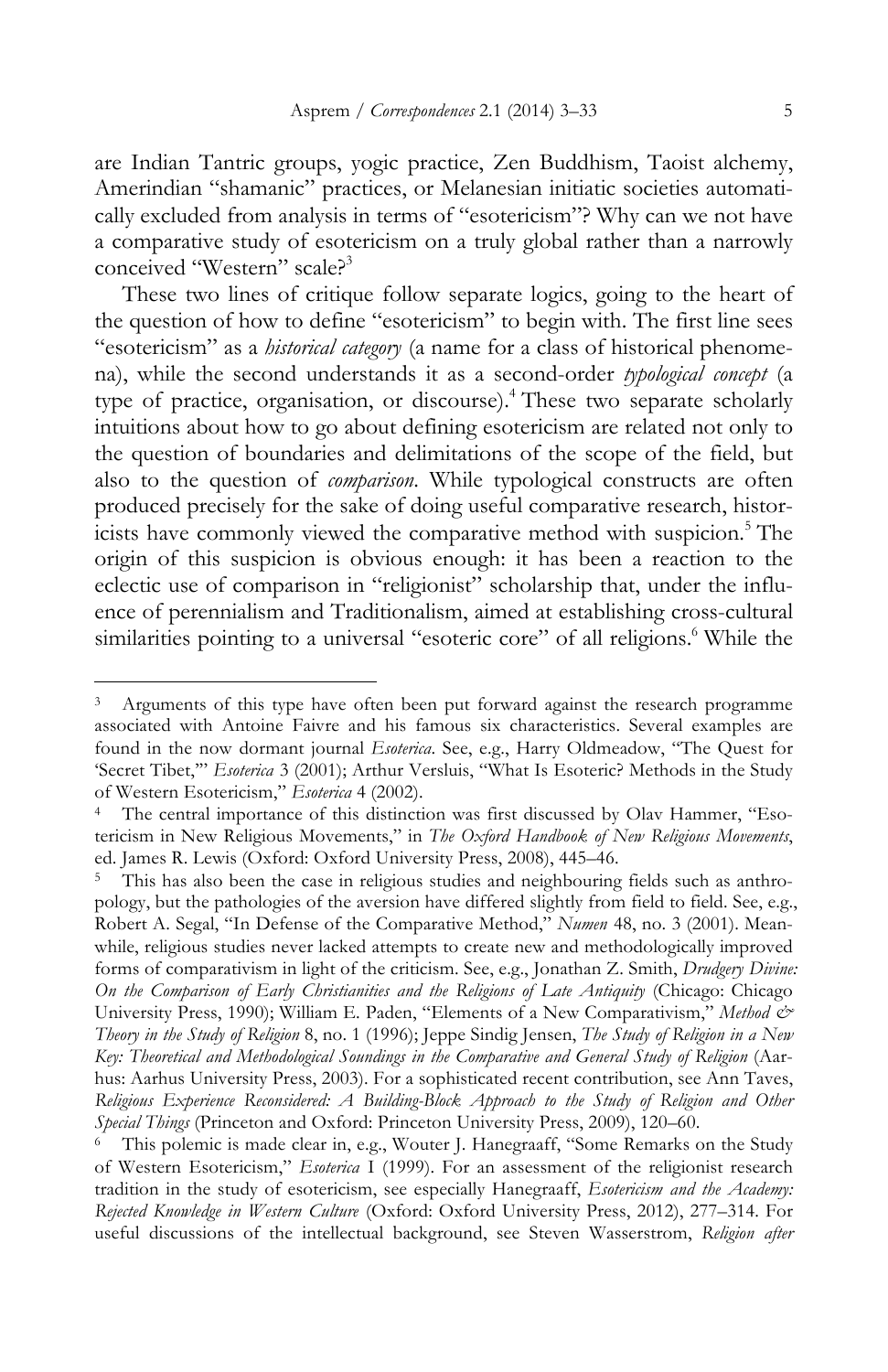rejection of these untenable projects was understandable, a regrettable longterm side effect has been a suspicion of *all* comparativist projects.7

The issues of definition, boundaries, and comparison are thus intimately interwoven; one cannot hope to address one without touching on the other two. The present article thus has two aims: first, to *clarify the conceptual relations*  that are at play in discussions on this complicated definition-boundarycomparison nexus; second, to call for an *expansion of comparative research* in the study of esotericism.

I will proceed in three steps. First, I suggest that the characterisation of esotericism as "Western," the rejection of typological approaches, and the scepticism towards comparison were the result of professional *boundary-work*  within a contested discursive field. While this does not amount to an independent argument for a comparativist position, it does pose serious questions about the theoretical and methodological soundness of some of the delimitations that have been made.

Second, and turning to the positive project of this article, I suggest that Imre Lakatos's concept of "research programmes" is useful for systematically mapping how perspectives on definitions, boundaries and comparison are bound up in different positions in the field.<sup>8</sup> The advantage of a Lakatosian approach is that we can see how definitions, far from living in a theory-free void, are related to the key objectives, theoretical assumptions and methodological heuristics of a given research programme. Framing the study of esotericism in terms of *competing research programmes* offers a clearer picture of the sources of disagreement and the possibility of a more fruitful scholarly conversation.

The metatheoretical analysis of research programmes leads to the third and final point: that a mutually fruitful interaction between typological and historicist conceptualisations of esotericism depends on a better understanding of the *forms* and *functions* of comparative methodology. The final part of this article develops a typology of comparative approaches. Borrowing the

*Religion: Gershom Scholem, Mircea Eliade, and Henry Corbin at Eranos* (Princeton: Princeton University Press, 1999); Hans Thomas Hakl, *Eranos: An Alternative Intellectual History of the Twentieth Century* (Sheffield: Equinox Publishing, 2012).

<sup>7</sup> While there are undoubtedly still scholars who practice comparative research along religionist and perennialist lines, I will not discuss these in the present article. It is by now very marginal to professional research in this field and cannot any longer be considered a serious force that needs to be addressed. We have moved beyond, and should conserve our energy for discussing the challenges of the future rather than those of the past.

<sup>8</sup> Imre Lakatos, "Falsification and the Methodology of Scientific Research Programmes," in *Criticism and the Growth of Knowledge*, eds. Alan Musgrave and Imre Lakatos (Cambridge: Cambridge University Press, 1970). Cf. Lakatos, "History of Science and Its Rational Reconstructions," *Proceedings of the Biennial Meeting of the Philosophy of Science Association* (1970).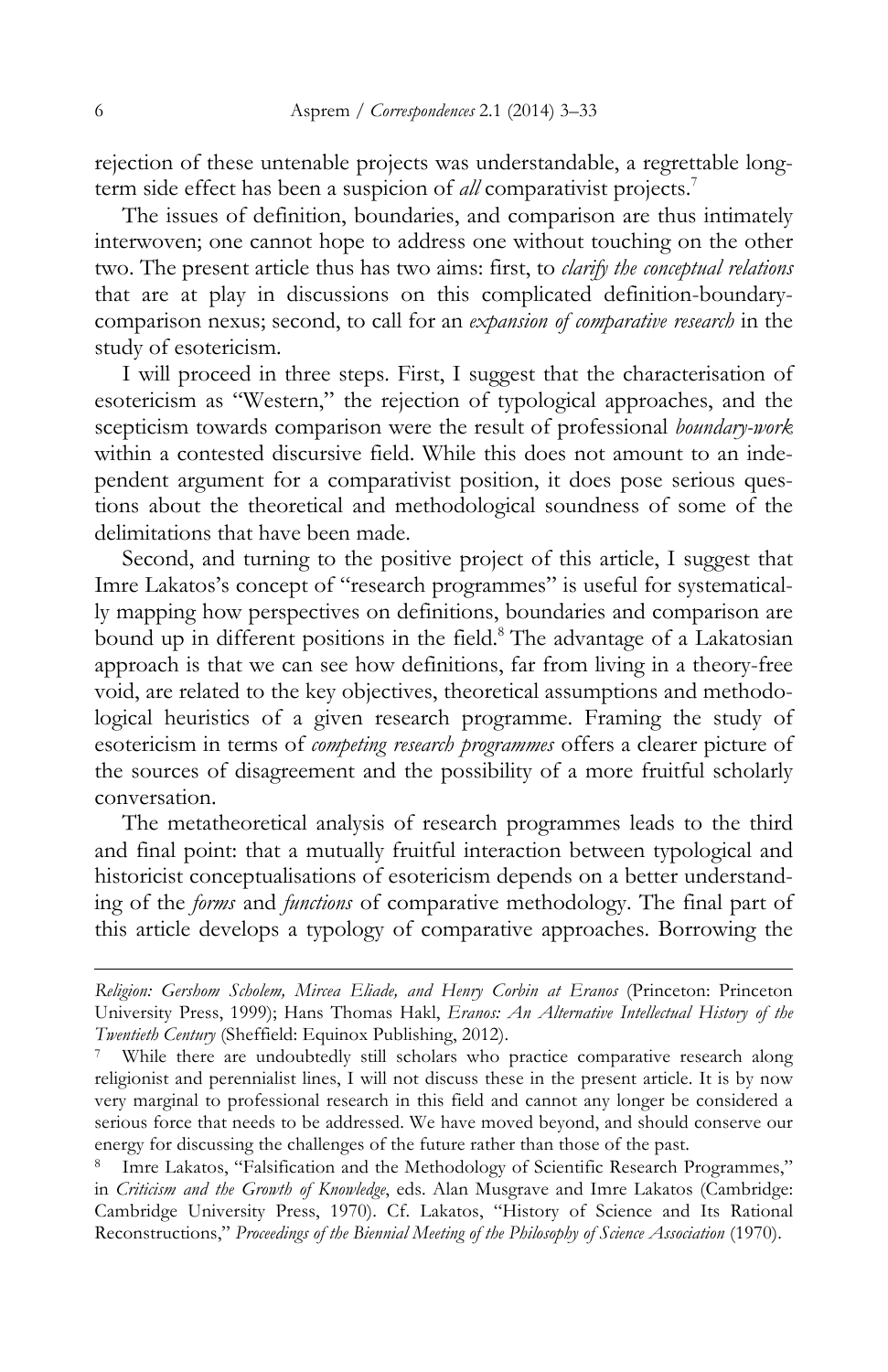distinction between *analogical* and *homological* comparison from biology, and that between *synchronic* and *diachronic* from linguistics, I suggest a typology of four distinct forms of comparison. Discussing the uses of comparison in esotericism research by reference to these four types highlights an implicit separation of scholarly labour: while both historicists and typologists are engaged in synchronic and diachronic research, historicists are biased towards genealogical relationships (homological comparison) while typologists seek general features unrestrained by genealogy (analogical comparisons). Instead of seeing these as irreconcilable approaches, I suggest that an expansion of the comparative project of esotericism research to include both homological and analogical methodologies is paramount to the further theoretical development of the field.

# **Constructing Borders: The delimitations of "Western esotericism" as a product of boundary-work**

The institutionalised form of esotericism research that is currently embodied in organisations such as the European Society for the Study of Western Esotericism (ESSWE) and in a number of publication outlets<sup>9</sup> arose from a contested discursive field. In this "discourse on the esoteric,"<sup>10</sup> sociologists and historians of religion had to compete with practitioners, journalists, and the standard dictionary definitions for discursive control over the term. The conceptualisation of "esotericism" that emerged, and won out through institutionalisation (journals, societies, book series, conferences, university chairs) reflects this origin.

The main spokespersons advocating the professionalisation of esotericism research in the 1990s initially sought to emancipate the field from approaches singled out as "religionist." This was a necessary step. But it was not religionists alone that were seen as the problem. It was, for example, argued that "reductionism" – associated with the social sciences, and seeking explanations of cultural and religious phenomena on broadly naturalistic grounds – was a threat as well.<sup>11</sup> While the main stratagem for keeping

<sup>9</sup> E.g., the journal Aries and the Aries Book Series, along with the SUNY Press series on Western Esoteric Traditions in the United States, the Gnostica series on Acumen, etc. The current journal is a young member of the family.

<sup>10</sup> I borrow the useful distinction between "esoteric discourse" and "discourse on the esoteric" from Kennet Granholm. Cf. Granholm, "Esoteric Currents as Discursive Complexes," *Religion* 43, no. 1 (2013): 51.

<sup>11</sup> E.g. Hanegraaff, "Empirical Method in the Study of Esotericism," *Method and Theory in the Study of Religion* 7, no. 2 (1995). For an overview of the already long-winded "reduction-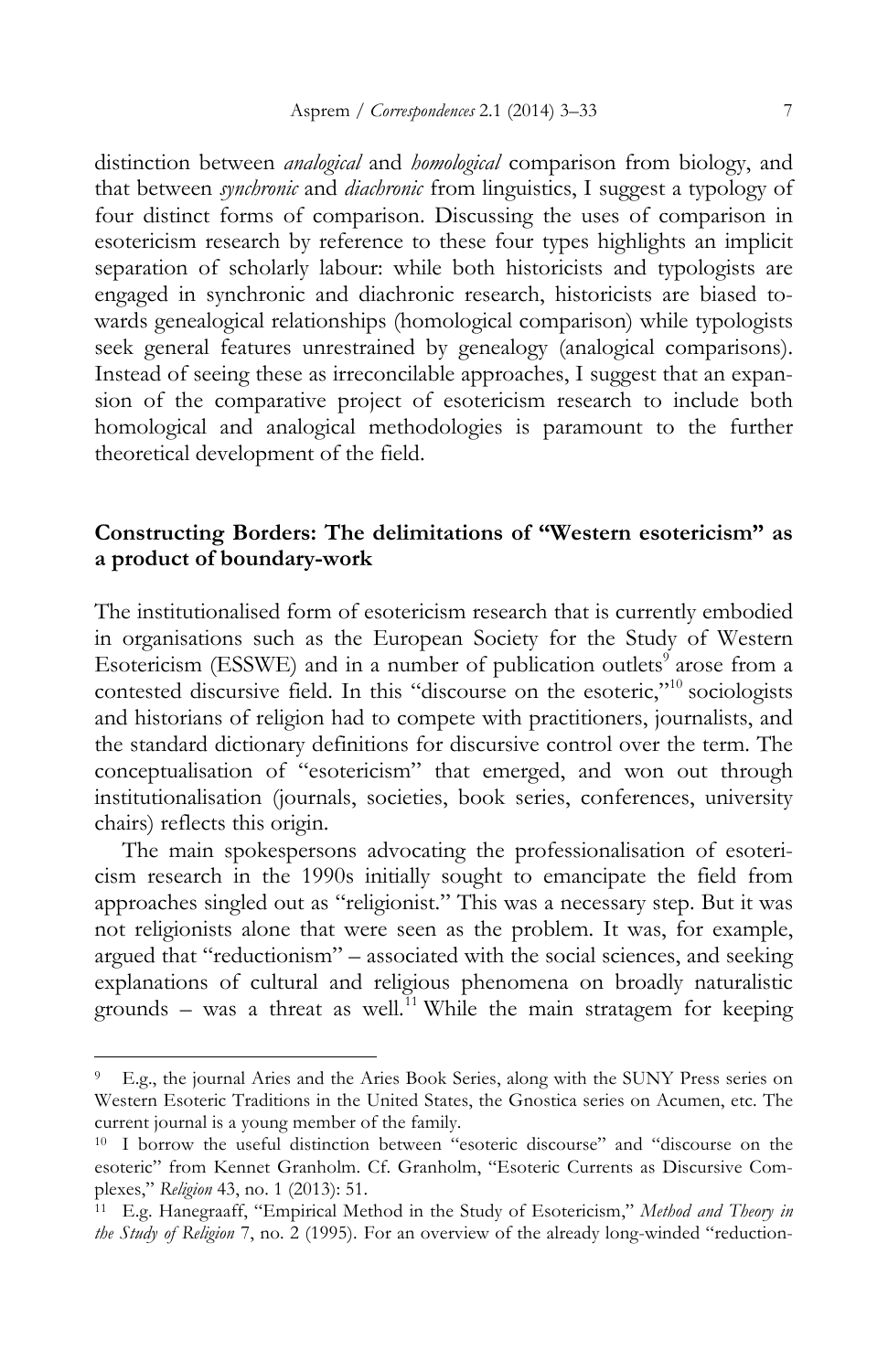reductionism at bay was to invoke a brand of "methodological agnosticism," "reductionist" research was also problematic due to the *universalistic* tendency that its explanatory ambitions superficially shared with the religionists. Thus, in a move that resonated well with dominant trends in the humanities at the time, the twin dangers of religionism and reductionism could be fought with the same weapon: an emphasis on the particular, unique, situated, and contextual. This is the context in which emphasis was put on the qualifying term "Western." The term stands in opposition not so much to "Eastern" (or "Northern" or "Southern") esotericism as to *universal* esotericism. It functions as a marker of *specificity* rather than as a geographical index term.<sup>12</sup>

The giving of boundaries to "esotericism" as a historiographical category in this period parallels the attempt to create a *professional* boundary around a *field of study*. <sup>13</sup> The ways that the term was defined entitled some types of experts to speak about it, while other types of expertise were excluded. Generally speaking, European and North American historians were in, while sociologists, anthropologists, and psychologists of religion were out – along with the Indologists, Tibetologists, and Sinologists. Historians of Islam and Judaism might occasionally be hired as consultants, but they too would stand outside of the main action.<sup>14</sup>

The *political* ambition of defining the professional boundaries of a field of research was explicitly present in some of the programmatic texts on esotericism in this period. For example, in the context of presenting his own historical definition of esotericism, Antoine Faivre lamented the fact that expertise from other disciplines had access to relevant forums: "We now see appear, in impressive numbers, … specialists of one discipline or another, who get involved speaking authoritatively on esotericism when they have no

ism controversy" that this article ended up elongating, see Thomas Indinopulos and Edward A. Yonan (eds.), *Religion and Reductionism: Essays on Eliade, Segal, and the Challenge of the Social Sciences for the Study of Religion* (Leiden: Brill, 1994).

<sup>&</sup>lt;sup>12</sup> It is on this background that some scholars have argued for finding alternatives that more effectively pick out the intended specificity. See, e.g., Pasi, "Oriental Kabbalah and the Parting of East and West." Cf. Monika Neugebauer-Wölk, "Esoterik und Christentum vor 1800: Prolegomena zu einer Bestimmung ihrer Differenz," *Aries* 3, no. 2 (2003). 13 For the concept of boundary-work, see Thomas Gieryn, "Boundary-Work and the

Demarcation of Science from Non-Science: Strains and Interests in Professional Ideologies of Scientists," *American Sociological Review* 48 (1983). Cf. idem, *Cultural Boundaries of Science: Credibility on the Line* (Chicago, IL: Chicago University Press, 1999). 14 This division of labour is clearly reflected in the landmark *Dictionary of Gnosis and Western* 

*Esotericism*, where Islamic esotericism primarily appears as the Arabic *transmission* of alchemical and hermetic texts, and Judaic esotericism is treated under separate entries on "Jewish influences."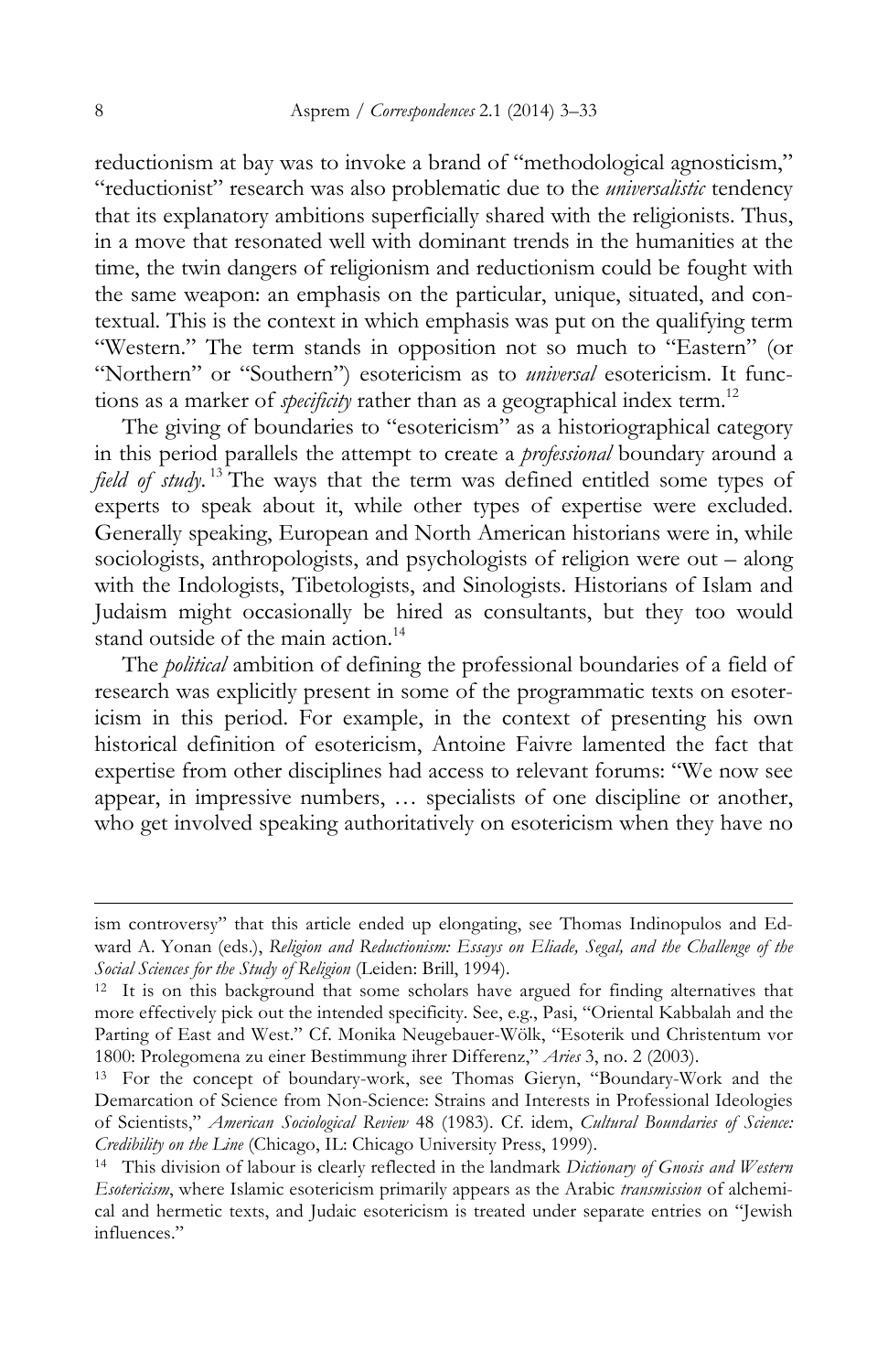particular competence."15 In a situation without a hegemonic class of experts, esotericism becomes a "choice prey for imperialist projects."16 The result is that "today almost anybody thinks he has rights to esotericism; almost anybody speaks of almost anything with impunity, with the complicity of the editors and the public."17 The implication is clear: the editors should police boundaries differently; the discourse should be restricted so that certain actors (European historians of "esotericism") should be given priority over others (sociologists, anthropologists, amateurs).

The implicit "specialist-amateur" dichotomy and the attack on academic competitors are two classic characteristics of boundary-work. Through these social distinctions, writes Thomas Gieryn, "[r]eal science is demarcated from several categories of posers: pseudoscience, amateur science, deviant or fraudulent science, bad science, junk science, popular science."18 Boundarywork typically occurs when "two or more rival epistemic authorities square off for jurisdictional control over a contested ontological domain."19 If we substitute ontological domain for *discursive* domain, this is an entirely apt description of the condition in which Faivre was writing in the early 1990s. What we see is an attempt at establishing jurisdictional control over the academic discourse on the esoteric. While winning over the popular, practitioner, and religionist voices was important enough, it was even more important to challenge the jurisdiction of competing academic authorities who would employ the term in typological rather than historical senses.

It is notable that in the struggle to secure dominance of historical definitions, key argumentative strategies were unavailable to the historicists. The most effective strategies of definition were simply not viable:<sup>20</sup> etymology, common understandings and lexical definitions all pointed in an opposite direction. Meanwhile, the "historical object" imagined by historicists was far from tangible enough to provide an effective ostensive definition or an unambiguous appeal to prototype.<sup>21</sup> One could not find grounding in actors'

<sup>15</sup> Faivre, *Access to Western Esotericism* (Albany, NY: State University of New York Press, 1994), 18.

<sup>16</sup> Ibid.

<sup>17</sup> Ibid.

<sup>18</sup> Gieryn, *Cultural Boundaries of Science*, 16.

<sup>19</sup> Ibid.

<sup>20</sup> See, e.g., Anil Gupta, "Definitions," *Stanford Encyclopedia of Philosophy* (2008), http://plato.stanford.edu/entries/definitions/ (accessed August 13, 2013). The argument I am making here owes much to the discussion in Hammer, "Esotericism in New Religious Movements", 445–49.<br><sup>21</sup> Nevertheless, an ostensive component is often added to the mix when esotericism is

being introduced to new audiences, and often in revealingly long-winded terms. Thus, for example, from the description of the pioneering journal, *Aries*: "This field [Western esoteri-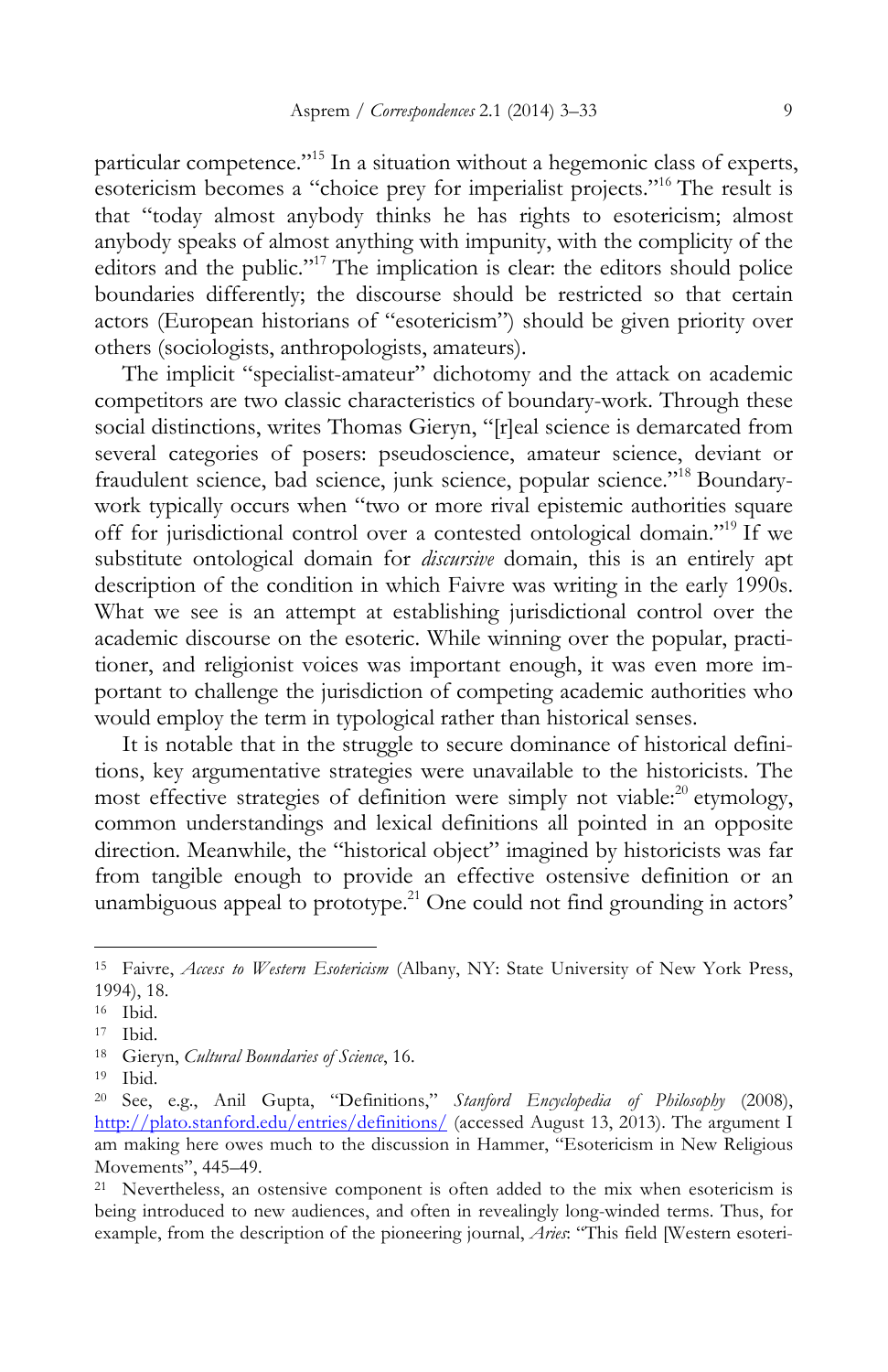categories either, since "esotericism" had only emerged as an emic term quite recently. You will not find it in the "referential corpus" delineated by Faivre as the historical wellspring of "Western esotericism."<sup>22</sup> Even the history of use provided obstacles: The first time the term was employed in a technical sense was in Jacques Matter's *Histoire critique du gnosticisme* in 1828, and there it was concerned precisely with "secret teachings" and "higher knowledge" (*gnosis*).<sup>23</sup> Only when French occultists adopted the term did esotericism start to take on a historical, yet heavily perennialist, shape. It is only in the cauldron of 19th century occultism that "esotericism" is imagined as a historical phenomenon with an extension reminiscent of the later concept – but looking at the details, this was still only a distant cousin from the concept later projected backwards in history by the historicists.

These reflections do not serve to say that historicist delimitations and conceptualisations are *illegitimate*. That would be committing a genetic fallacy. However, they do remind us that the historical programme exists in a pluralistic academic landscape where competitors, defining the term along diverging lines, have at least *just as* legitimate a claim to "esotericism." Indeed, typologists operationalising "esotericism" along the lines of "religious secrecy" have a stronger historical precedence for their choice: they can amass

cism] covers a variety of 'alternative' currents in western religious history, including the socalled 'hermetic philosophy' and related currents in the early modern period; alchemy, paracelsianism and rosicrucianism; christian kabbalah and its later developments; theosophical and illuminist currents; and various occultist and related developments during the 19th and 20th centuries, up to and including popular contemporary currents such as the New Age movement." As for intuitive prototype definitions, the problem remains that there are diverging intuitions about what this term refers to. This even holds among those who *share*  an intuition that esotericism is a historical phenomenon. As Hanegraaff pointed out in his recent introduction to the field, scholars appear to be working from at least three different historical "prototypes" of esotericism: as an early-modern "enchanted worldview," as secret, "inner tradition," and as modern, post-Enlightenment occultism. Cf. Hanegraaff, *Western Esotericism*, 4–13. These, of course, are indicative of three radically different ways of conceptualising the historical object.

 $22$  The first known use was in German in the late 18th century, with a more influential application being found in Jacques Matter's *Histoire critique du gnosticisme et de son influence* in 1828, discussed below. For the earlier German reference, see Monika Neugebauer-Wölk, "Der Esoteriker und die Esoterik: Wie das Esoterische im 18. Jahrhundert zum Begriff wird und seinen Weg in die Moderne findet," *Aries* 10, no. 2 (2010).

<sup>23</sup> See Hanegraaff, "The Birth of Esotericism from the Spirit of Protestantism," *Aries* 10, no. 2 (2010): 202. We might also refer to the ongoing and groundbreaking genealogical research of Wouter J. Hanegraaff, which suggests that the reification of a cluster of intellectual currents into a semi-coherent whole, which today forms the starting point for historical esotericism, took place in the context of the Protestant polemical discourse sometimes known as "anti-apologetics," in which one wished to purge Christianity of its claimed "pagan" corruptions. See Hanegraaff, *Esotericism and the Academy*.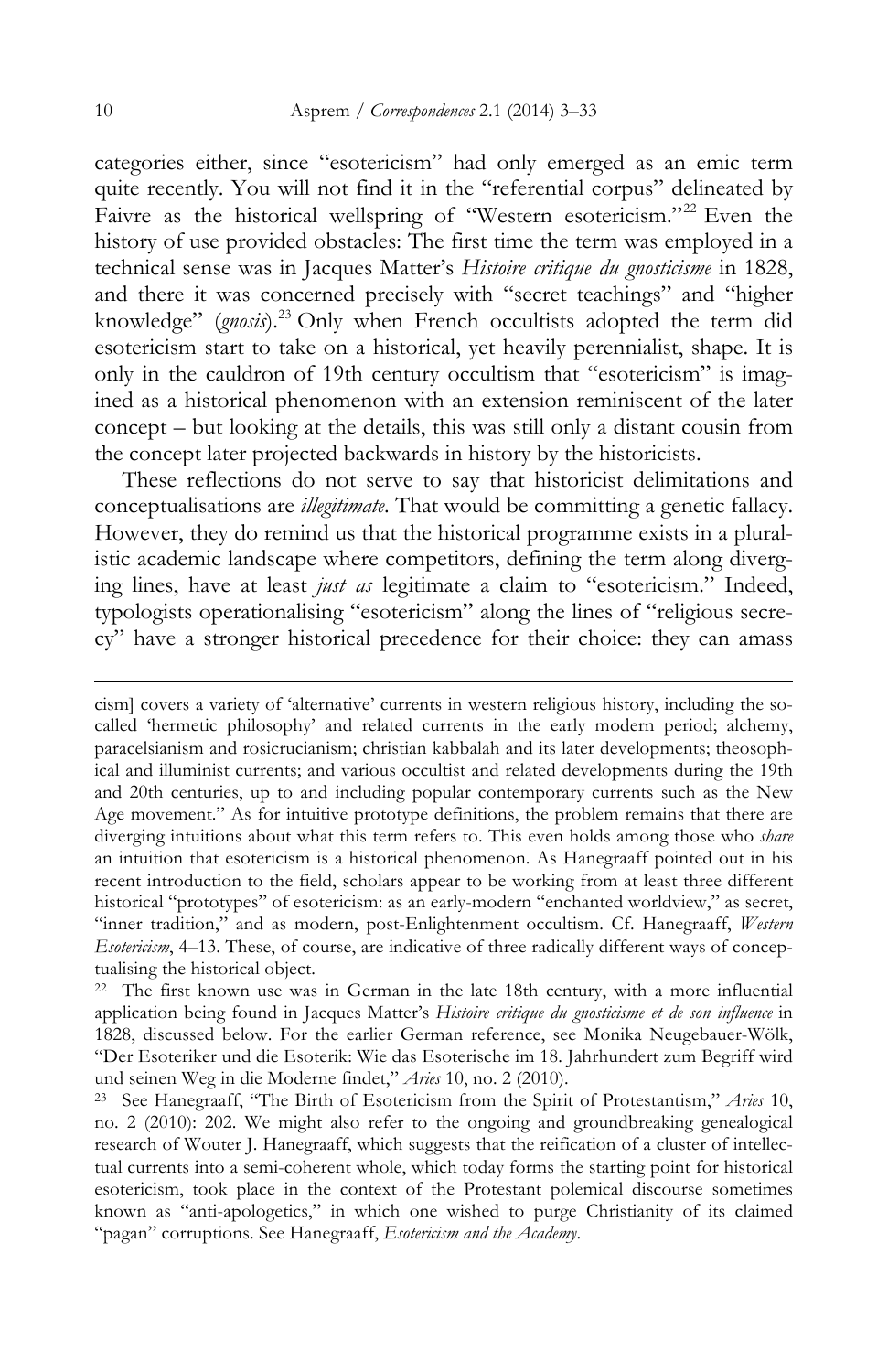etymological arguments, refer to common understandings as fortified in lexical definitions, and even point to a history of use that massively predates the contemporary historicist understanding. Behind the boundary-work tactics and jurisdictional skirmishes we are left with a radically pluralistic academic field, and it behoves us to judge each option seriously on its own merits.

#### **"Esotericism" between a Plurality of Research Programmes**

The academic pluralism that currently exists in the study of esotericism may fruitfully be construed in terms of Imre Lakatos's notion of competing "research programmes."24 Viewed this way, we should expect historical and typological programmes to ask different questions in the pursuit of separate theoretical goals. A Lakatosian perspective can give us a better overview of the key differences and overlaps between research programmes, and help resolve some of the controversies in the field. Most importantly, it can help us distinguish pseudo-debates from real conceptual disagreements within the field.

In Lakatos's historically oriented philosophy of science, scientific research programmes revolve around a "hard core" of key theoretical propositions and philosophical assumptions, which together define the goals of each programme.<sup>25</sup> Out of this hard core springs a set of *positive* and *negative* heuristics, creating a "protective belt" of auxiliary hypotheses surrounding the programme. Positive heuristics consist of tacit or explicit guidelines that advise the researcher on how to gather and analyse data, form and test hypotheses, constitute and arrange "facts," and generate new knowledge within the programme. Conversely, negative heuristics inform the researcher about which questions *not* to ask and which research methods to avoid. Above all, the function of negative heuristics is to direct any attempts at

<sup>24</sup> It should be noted that Lakatos had *natural* science in mind when he constructed this approach to the history of science. More particularly, the methodology of research programmes was designed to find a balance between the historicising (and relativising) approaches of Kuhn and Feyerabend on the one hand, and the austerely logical but utterly ahistorical reconstructions resulting from Popper's falsificationism on the other. It is thus not obvious that this approach should make a perfect fit when reconstructing theoretical constellations in a humanities discipline. Nevertheless, I maintain that the key framework introduced here *does* make sense, while the rest of Lakatos's ambitions, notably to distinguish between progressing and degenerating programmes in terms of their heuristic power, is harder to transfer – if, indeed, they ever worked out for the natural sciences to begin with. <sup>25</sup> Lakatos, "Falsification and the Methodology of Scientific Research Programmes," 132– 37.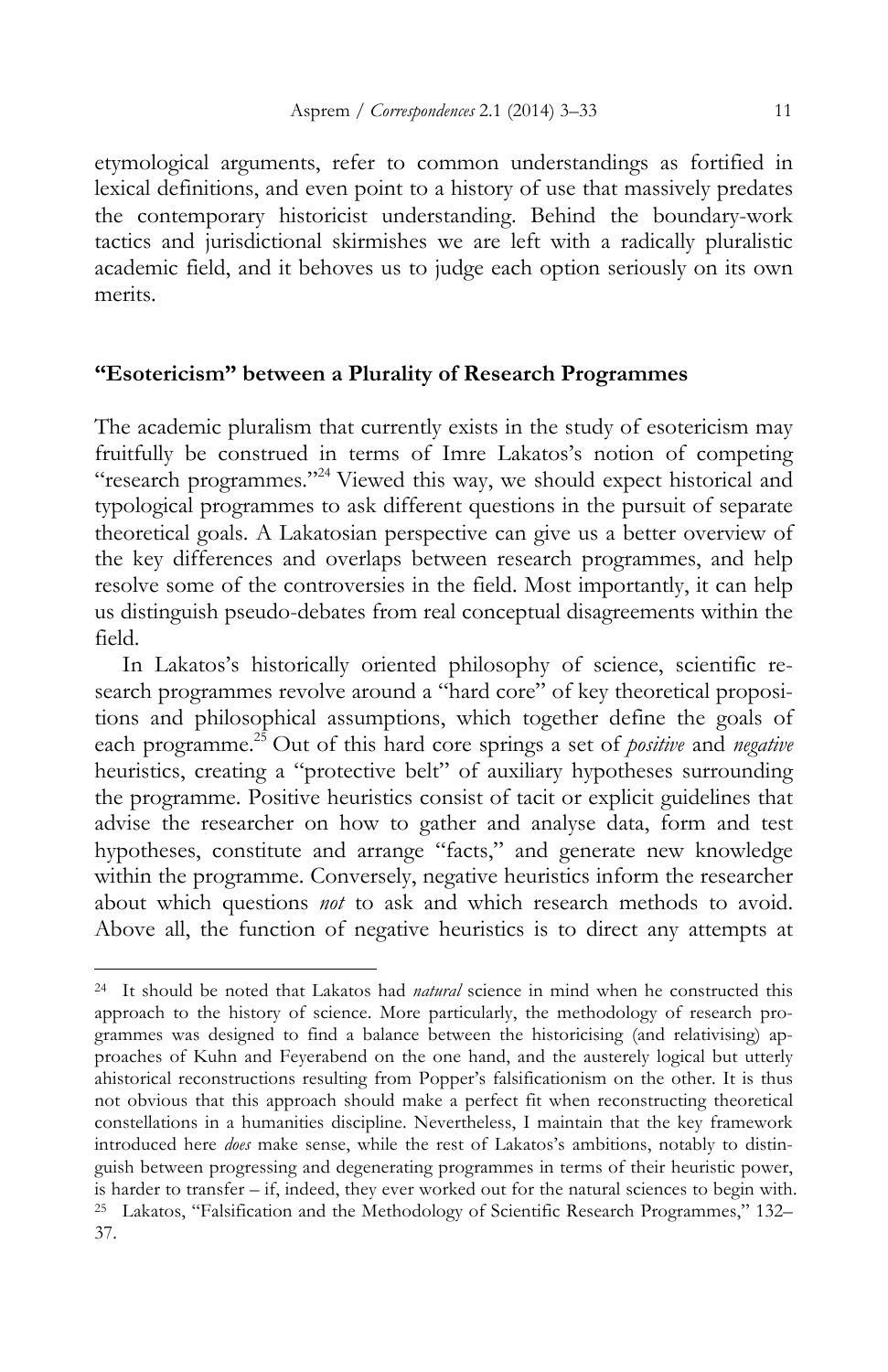falsification *away* from the hard core of the programme, leading them instead to the protective belt of auxiliary hypotheses.

The combination of protective belt and heuristics keep the hard core of the programme *unfalsifiable*. In other words, one cannot distinguish "good" from "bad" research programmes based on epistemological principles such as falsifiability alone. What matters is whether the total structure of a certain programme retains predictive power and is able to generate new hypotheses and produce new discoveries: what Lakatos calls "progressive problemshifts." Thus one may distinguish between *progressive* and *stagnating* research programmes: stagnating programmes are characterised by an inflation in the protective belt: it does not produce novel hypotheses that generate new knowledge, but merely adjustments in the existing belt of hypotheses that serve to protect the hard core from falsification (i.e., *ad hoc* hypotheses). It does not produce any progressive problemshifts, but instead slips back to address the same basic problems.

I will briefly sketch a small variety of approaches that conceptualise esotericism in typological and historical senses. My purpose is to argue that one cannot expect any fundamental agreement on the *concept* of esotericism between these different programmes, since the word is defined and used to serve very different, yet equally legitimate purposes. This rational reconstruction can, however, help us free the discussion of "esotericism" from a tiresome quarrel over disconnected definitions, and turn fresh attention to its heuristic power (or lack thereof) within specific research programmes.

#### **Historical research programmes**

We may distinguish several slightly diverging historicist programmes in the study of esotericism. These programmes revolve around the same hard core: that *esotericism is a specific historical phenomenon, grounded in specific historical events and processes*. Despite a lively discussion about definitions among historicists, this assumption is not really a topic for argument; rather, it is the undisputed starting point. From this hard core spring positive heuristics that tell researchers how to go about building knowledge about "esotericism." I will suggest that it is on this *heuristic* level, rather than on the core level of the historicity of esotericism, that historicist programmes tend to diverge.

This point may be illustrated by a simple reconstruction of some diverging historicist positions.<sup>26</sup> For example, we may construe the  $4+2$  character-

<sup>26</sup> I will only discuss a small selection of influential historicist programmes here. These have been selected primarily for their influence in the field as presently institutionalised, and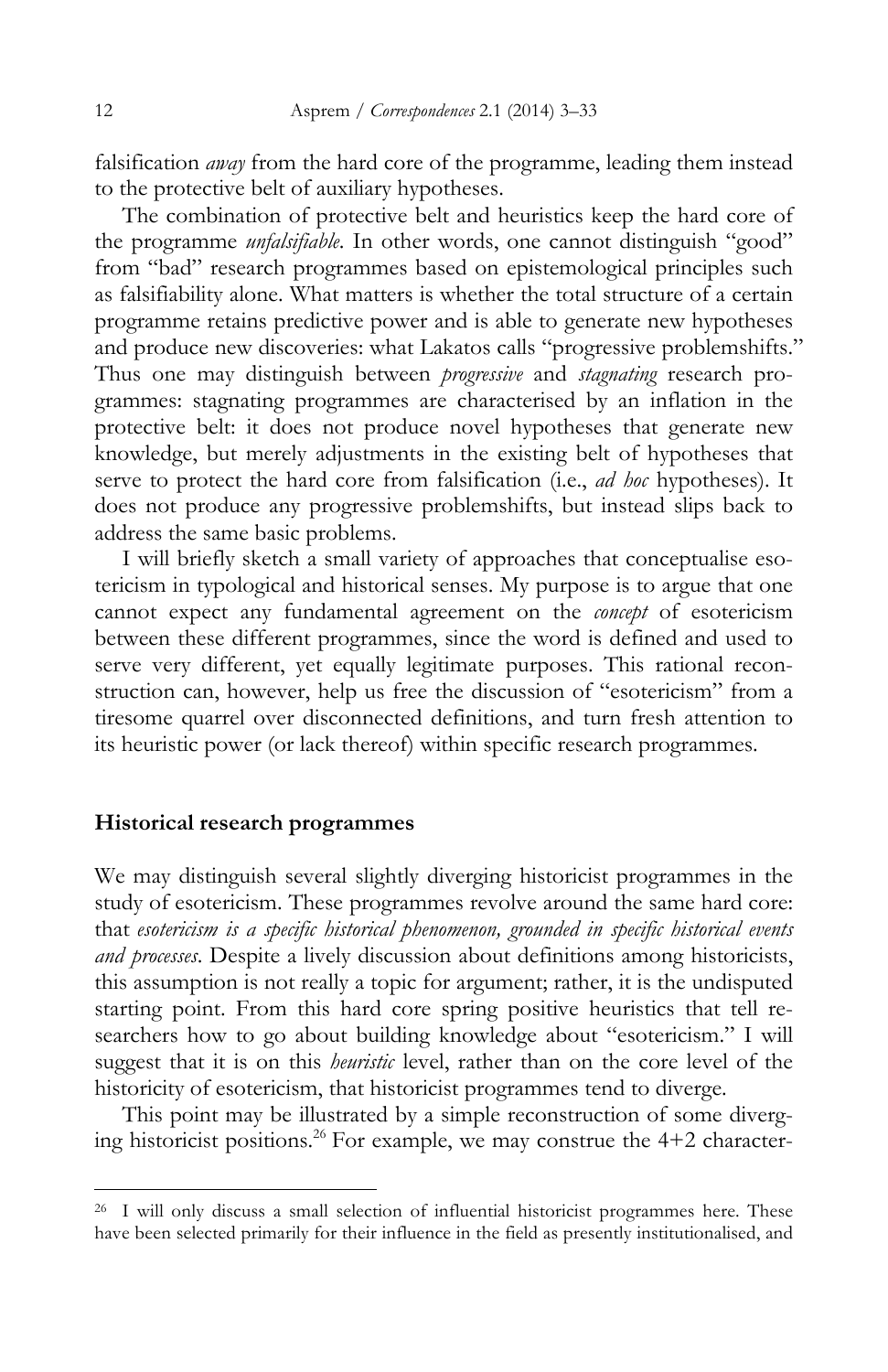istics of the classic Faivrean programme as a *positive heuristic*: analysing (historically related) material in terms of these characteristics provides a way to generate new knowledge about "esotericism," conceptualised as a historical object that can be described and traced by inductive historical methods. Through the 1990s, this research project led to some relevant problemshifts: the increased attention to esoteric dimensions in domains such as art, music, literature and ritual is a primary example.27 Moreover, the *diachronic* study of characteristics led to the discovery that esoteric material was being reinterpreted and transformed in specific ways with the advent of modernity.<sup>28</sup> This, however, was a challenging find that led to a questioning of the heuristic itself and a call for new definitions and research procedures. A moderate solution adopted by some historians has been to redefine the 4+2 characteristics as a *polythetic family-resemblance relation* between historically related currents, rather than essential elements in a "form of thought."<sup>29</sup> From a Lakatosian perspective, this manoeuvre could be interpreted as a sign of a *degenerating* problemshift. The programme does not easily accommodate new empirical developments, so changes in auxiliary hypotheses and positive heuristics are needed for its survival. We should however note that Lakatosian reconstruction does not provide reason to *reject* such efforts; indeed, "it occasionally happens that when a research programme gets into a

partly because they have been associated with theoretical and methodological reflection to a larger extent than their competitors. Among the programmes that will not be included, special mention should be made of Arthur Versluis's work, which constitutes an independent and alternative way to conceptualise esotericism as a historical phenomenon in (predominantly) "Western" culture. See, e.g., Versluis, "What Is Esoteric?"; cf. Versluis, *Magic and Mysticism: An Introduction to Western Esoteric Traditions* (Lanham, MD: Rowman & Littlefield Publishers, 2007).

<sup>27</sup> Many examples are sketched in Faivre, *Access to Western Esotericism*, e.g. 93–94, 105–108. For other examples, see, e.g., Wouter J. Hanegraaff, "Romanticism and the Esoteric Connection," in *Gnosis and Hermeticism from Antiquity to Modern Times,* eds. Roelof van den Broek and Hanegraaff (Albany, NY: State University of New York Press, 1998); Henrik Bogdan, *Western Esotericism and Rituals of Initiation* (Albany, NY: State University of New York Press, 2007); Antoine Faivre, "Borrowings and Misreading: Edgar Allan Poe's 'Mesmeric' Tales and the Strange Case of their Reception," *Aries* 7, no. 1 (2007). Nevertheless, the vast majority of innovative esotericism scholarship in this period proceeded *without* following the Faivrean programme, or indeed any significant theoretical orientation at all. Good examples of this trend are the works of central scholars such as Joscelyn Godwin and Nicholas Goodrick-Clarke.<br><sup>28</sup> This point was already present in Hanegraaff, "Empirical Method in the Study of

Esotericism."

<sup>29</sup> For this strategy, see especially Marco Pasi, "Il problema della definizione dell'esoterismo: analisi critica e proposte per la ricerca futura," in *Forme e correnti dell'esoterismo occidentale*, ed. Alessandro Grossato (Milan: Medusa, 2008).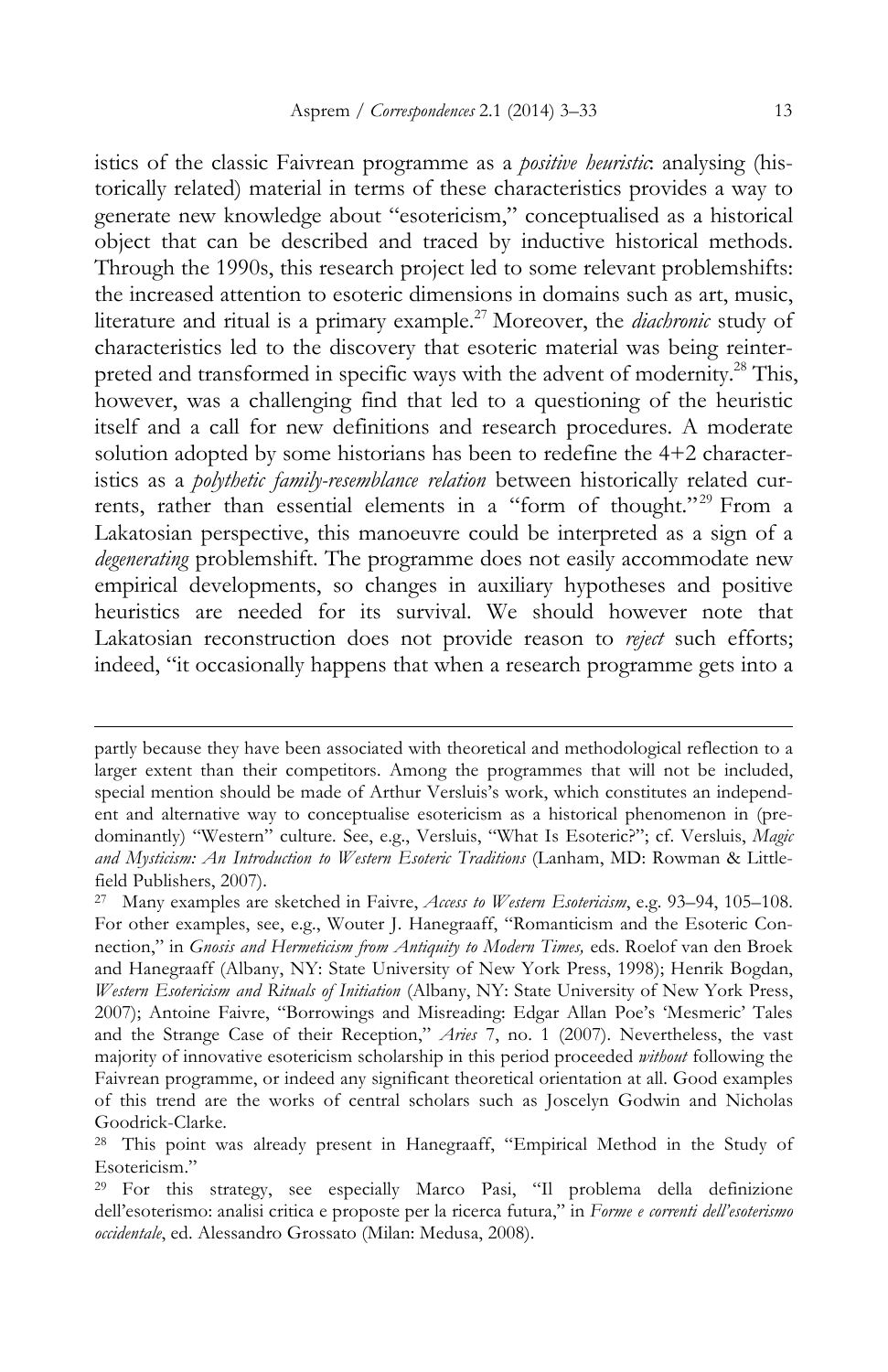degenerating phase, a little revolution or a *creative shift* in its positive heuristic may push it forward again."30

While "neo-Faivrean" approaches cannot thus be discounted out of hand, it is also quite natural that other historicists have left Faivre's framework and gone on to proscribe entirely new heuristics (opting for "little revolutions" rather than "creative shifts"). As a key example, we may construe the programme articulated by Hanegraaff in a number of publications since 2001, as following a heuristic that emphasises a *genealogical* approach to key terms (e.g. "esotericism," "magic," "occult") aimed at uncovering their shifting use in different historical contexts.<sup>31</sup> This heuristic emphasises historical "epistemic" breaks and rupture, and seeks to locate the discursive construction of semantic fields related to "the esoteric." Moreover, it is characterised by a suspicion of established secondary literatures, so it calls for a return to the diligent study of primary sources. This programme has already contributed to progressive problemshifts, taking the study of "esotericism" in new directions (e.g. polemical discourse, mnemohistorical shifts, paganism and heresiology, political dimensions, etc.).<sup>32</sup>

We can also identify *negative* heuristics in the historicist programmes. As it happens, these appear intimately connected with the boundary-work discussed in the previous section. One explicit example is the insistence on "methodological agnosticism," originally designed to discourage "religionist" and "reductionist" approaches. In practice, this heuristic discourages the use of metaphysical concepts related to the religionist school (such as Corbin's *mundus imaginalis*, Jung's "collective unconscious," Eliade's theologising

<sup>30</sup> Lakatos, "Falsification and the Methodology of Scientific Research Programmes," 137.

<sup>31</sup> See, e.g., Wouter J. Hanegraaff, "Beyond the Yates Paradigm: The Study of Western Esotericism between Counterculture and New Complexity," *Aries* 1, no. 1 (2001). For later examples, see, e.g., Wouter J. Hanegraaff, "Forbidden Knowledge: Anti-Esoteric Polemics and Academic Research," *Aries* 5, no. 2 (2005); "The Birth of Esotericism from the Spirit of Protestantism"; *Esotericism and the Academy*.

<sup>32</sup> The main achievement of this programme is Hanegraaff, *Esotericism and the Academy*. See also Wouter J. Hanegraaff, "The Trouble with Images: Anti-Image Polemics and Western Esotericism," in *Polemical Encounters: Esoteric Discourse and Its Others*, eds. Olav Hammer and Kocku von Stuckrad (Leiden: Brill, 2007). Other research building on it can be found in recent work such as Jacob Senholt Christensen, "Radical Politics and Political Esotericism: The Adaptation of Esoteric Discourse within the Radical Right," in *Contemporary Esotericism*, eds. Asprem and Granholm (Sheffield: Equinox Publishing, 2013); Egil Asprem and Kennet Granholm, "Constructing Esotericisms: Sociological, Historical, and Critical Approaches to the Invention of Tradition," in *Contemporary Esotericism*, eds. Egil Asprem and Kennet Granholm (Sheffield: Equinox Publishing Ltd., 2013); Asbjørn Dyrendal and Egil Asprem, "Sorte brorskap, mørke korrespondanser og frelsende avsløringer: Konspirasjonsteori som esoterisk diskurs*," Din: Tidsskrift for religion og kultur* 2 (2013); Egil Asprem, *The Problem of Disenchantment: Scientific Naturalism and Esoteric Discourse, 1900 – 1939* (Leiden: Brill, 2014).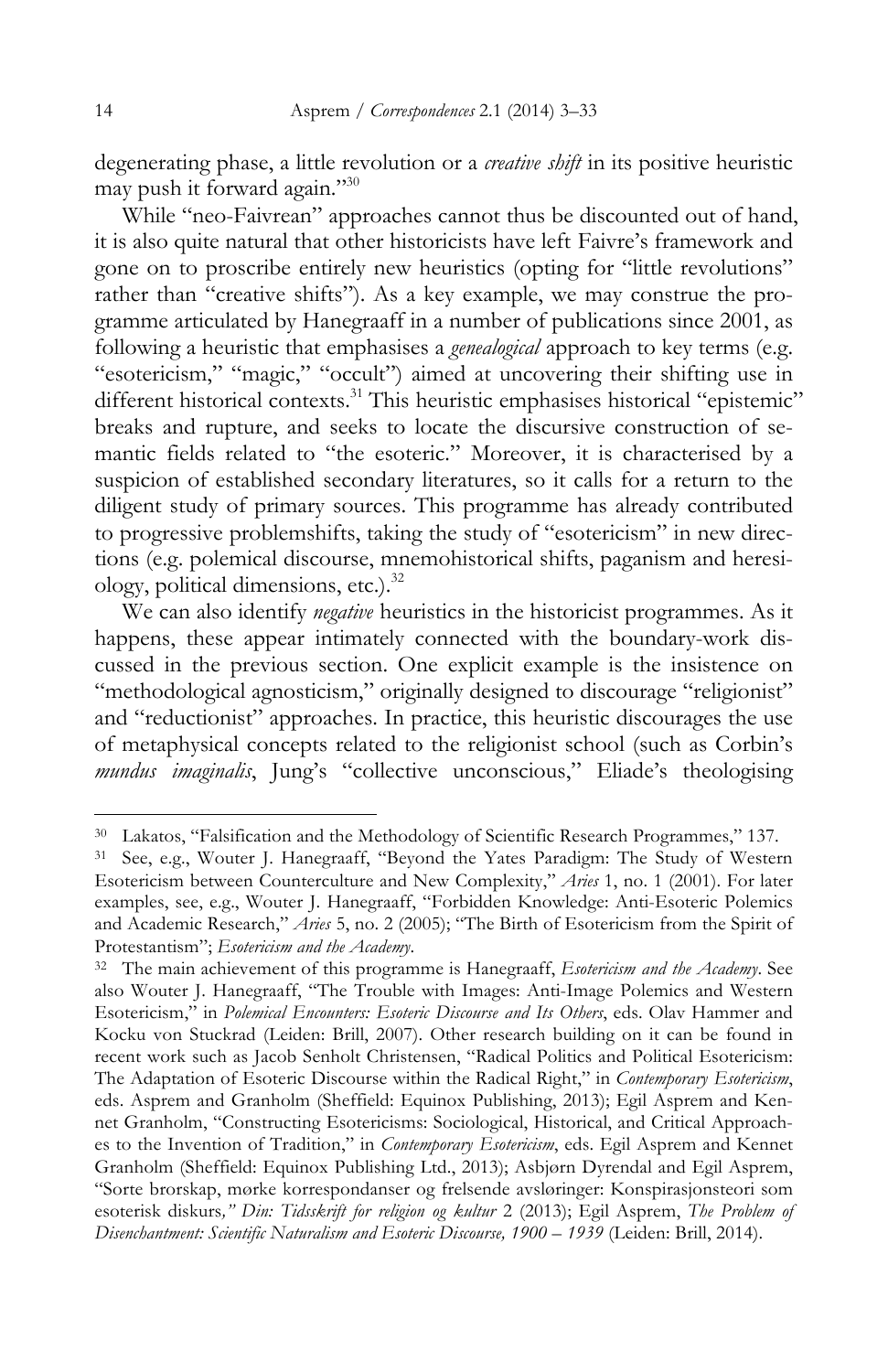"Sacred," or post-psychedelic concepts of "transpersonal reality"), but it also bars the incorporation of genuinely *naturalistic* methods that would explain elements of "the esoteric" in terms of, for example, cognitive mechanisms, neurophysiology, economic or social factors.33 More importantly for our present purposes, the qualifying adjective "Western" also functions as a negative heuristic device: it discourages attempts to find esotericism in contexts considered foreign to "the West." Closely related to this, the suspicion against cross-cultural comparative research also serves as a negative heuristic, discouraging historians from developing and applying comparative methodologies.34 The combined function of these negative heuristics is to save the historicist hard core by refusing to discuss empirical or theoretical challenges that would point to non-historical conceptualisations and modes of explanation (e.g. sociological, psychological, cognitive).

#### **Typological research programmes**

 $\overline{a}$ 

When we look to the programmes that employ esotericism in a *typological* sense, there is one crucial difference that must be noted with care. In these programmes, assumptions about "esotericism" are *not* part of the hard core. These programmes do not chiefly aim to study "it." Instead, the concept is employed *heuristically* in the service of other goals. This is a very significant difference that merits closer attention. I will briefly discuss two different programmes of this type, namely the comparativist approach proposed by Hugh Urban, and the discursive model of Kocku von Stuckrad.<sup>35</sup>

In a programmatic article from 1997, Urban suggested "a new approach to the phenomenon of esotericism by placing it within a cross-cultural framework, and by focusing specifically on its socio-political implications."36

<sup>&</sup>lt;sup>33</sup> For a criticism of methodological agnosticism on these and related grounds, see Olav Hammer and Asbjørn Dyrendal, "Hvad kan man vide om religion? En kritik af den metodologiske agnosticisme," in *At kortlægge religion: Grundlagsdiskussioner i religionsforskningen*, eds. Torben Hammersholt and Caroline Schaffalitsky (Højbjerg: Forlaget Univers, 2011). Unfortunately, this important article is currently only available in Danish.

<sup>34</sup> Clear formulations of these negative heuristics are found in Faivre, *Access to Western Esotericism*, 16–18.

<sup>&</sup>lt;sup>35</sup> As with the historical programmes, other examples could easily be adduced. The two examples discussed here have been chosen because of the conceptual clarity with which they have been proposed. For a general defence of the value of typological conceptualisations of esotericism, see Hammer, "Esotericism in New Religious Movements."

<sup>36</sup> Urban, "Elitism and Esotericism: Strategies of Secrecy and Power in South Indian Tantra and French Freemasonry," *Numen* 44, no. 1 (1997): 2. Cf. Urban, "The Torment of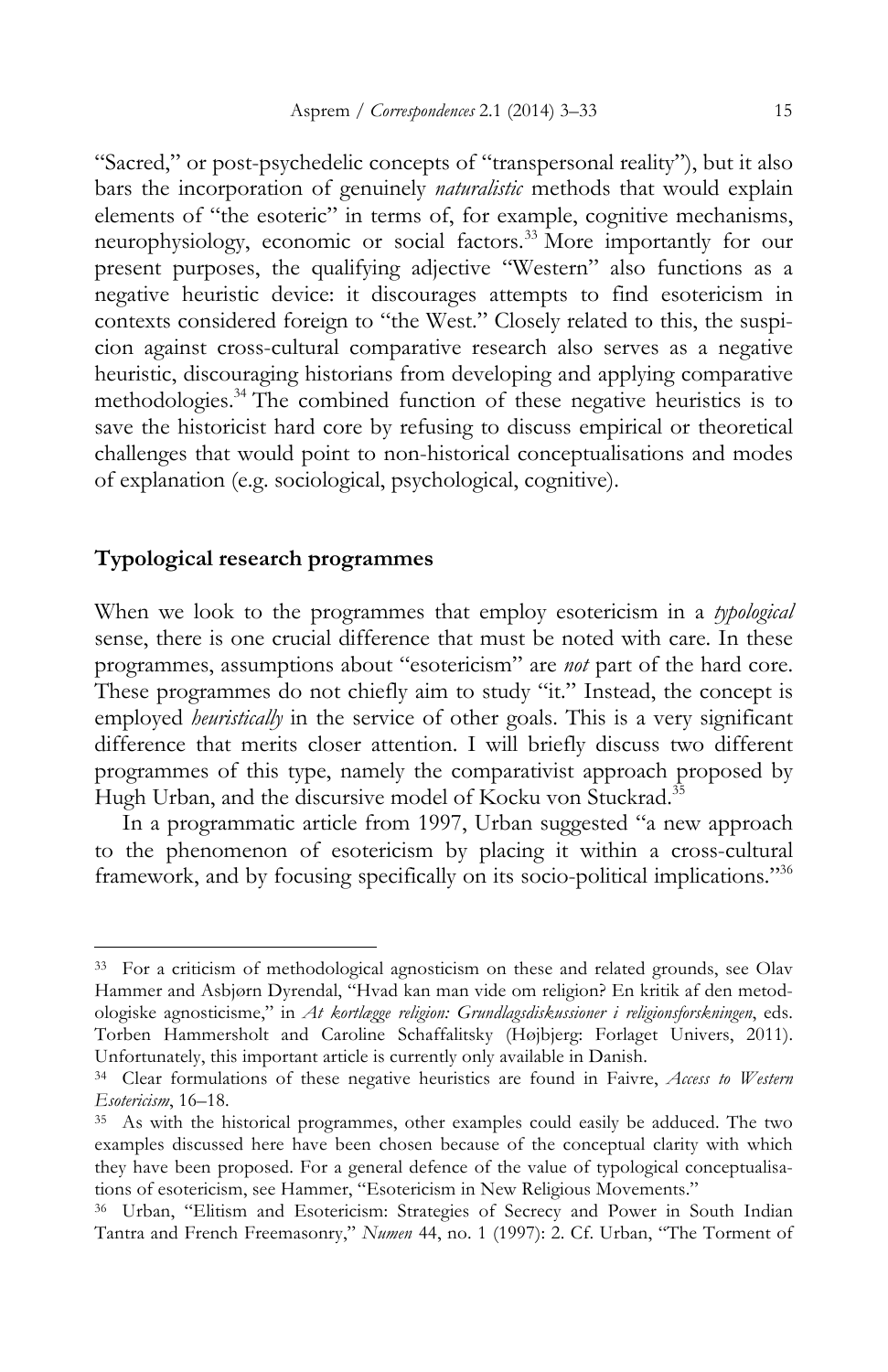Urban's starting point was the recognition that analysis of the socio-political contexts of esotericism were lacking in the historical programmes that were practiced at the time, a neglect that could be remedied by a cross-cultural comparative approach. In the article, Urban went on to compare and analyse the structures of 18th century French Freemasonry with traditions of South-Indian Tantra – a comparison that would certainly fall outside the scope of the "Western"-delimited historicist programme.

Urban's approach is embedded in the wider programme of a sociologically oriented comparative history of religion. His research questions are not essentially linked to a certain intellectual current in "the West." Instead, the questions are of *general* import: how is power constructed, distributed and enforced in religious systems? How do these systems interact with wider social processes? "Esotericism" is taken out of the hard core and plays a heuristic role in exploring such questions. Thus, the concept must also be defined in ways that break with historicist assumptions. Urban's definition is instead very close to the more common *lexical* meaning of the term: "[E]sotericism refers to what is 'inner' or hidden, what is known only to the initiated few, and closed to the majority of mankind in the exoteric world."37 This secrecy-oriented definition is theorised and worked into an operative analytical concept by being embedded in a "sociology of secrecy," with Georg Simmel and Pierre Bourdieu as central points of reference.<sup>38</sup> "Esotericism" is thus *not* a historical phenomenon that can be compared to other historical phenomena with regards to some aspect of doctrine, practice or social organisation: instead, esotericism itself becomes a *tertium comparationis*, an analytic construct that enables a comparison of two (or more) historically and culturally unrelated forms of social organisation.<sup>39</sup> This is how Urban can compare French Freemasonry and Indian tantric groups *with regards to*  their "esotericism" – not entailing thereby any shared connection to a "referential corpus" established in the European Renaissance.<sup>40</sup>

Secrecy: Ethical and Epistemological Problems in the Study of Esoteric Traditions," *History of Religions* 37, no. 3 (1998).

<sup>37</sup> Ibid., 1.

<sup>38</sup> See especially Urban, "The Torments of Secrecy." Cf. Georg Simmel, "The Sociology of Secrecy and Secret Societies," *American Journal of Sociology* 11, no. 4 (1906).

<sup>39</sup> Smith, *Drudgery Divine*, 51.

<sup>40</sup> In later work, this sort of comparison of structural features connected to secrecy and concealment has been expanded to include e.g. secrecy in the Bush administration, and the Church of Scientology. See, e.g., Hugh Urban, "Religion and Secrecy in the Bush Administration: The Gentleman, the Prince, and the Simulacrum," *Esoterica* 7 (2005); "The Secrets of Scientology: Concealment, Information Control, and Esoteric Knowledge in the World's Most Controversial New Religion," in *Contemporary Esotericism,* eds. Egil Asprem and Kennet Granholm (Sheffield: Equinox, 2013).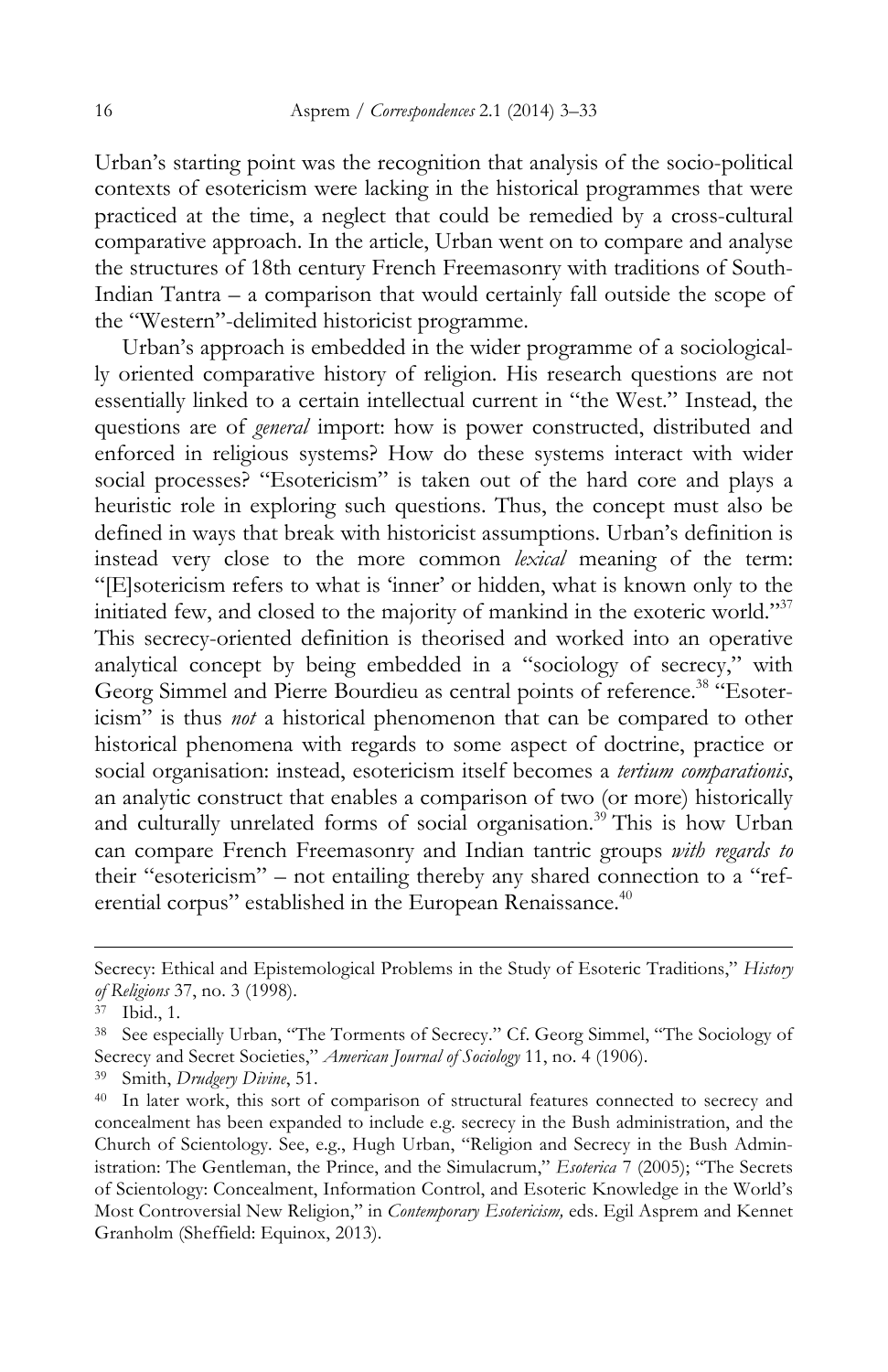Something similar goes for von Stuckrad's discursive programme. His "integrative model of interpretation," initially proposed to contrast with the Faivrean approach,<sup>41</sup> is inscribed in the "European history of religions" programme – the hard core of which revolves around a model of European history characterised by shifting and interlocking systems of pluralism.<sup>42</sup> The programme is interested in understanding regimes of pluralism, identity constructions, and social and cultural negotiations of identity in European religious history. Thus, "the academic study of Western esotericism should be understood as part and parcel of a broader analysis of European history of religion, with all its complexities, polemics, diachronic developments, and pluralistic discourses."43

While the programme *itself* is historically grounded, "esotericism" becomes a second-order analytical construct that is employed typologically (i.e., a type of discourse) as part of the heuristics of the programme. Esoteric*ism*  becomes "esoteric *discourse*," defined in terms of claims to higher knowledge, and means of achieving it, and linked to a dialectic of the hidden and the revealed, claims to mediation, experiential gnosis, prophecy, and so on. Its function is to analyse certain types of knowledge claims that arise in the pluralistic competition of systems of (religious) knowledge.<sup>44</sup>

As to the West/non-West divide, von Stuckrad's operationalisation of esoteric discourse is *in principle* open for application to any knowledge claim in any culture at any time in history. As we can read in von Stuckrad's introductory textbook to the field,

<sup>41</sup> von Stuckrad, "Western Esotericism," 81–83.

<sup>42</sup> E.g. Kocku von Stuckrad, "Esoteric Discourse and the European History of Religion: In Search of a New Interpretational Framework," in *Western Esotericism: Based on Papers Read at the Symposium on Western Esotericism, held at Åbo, Finland on 15-17 August 2007*, ed. Tore Ahlbäck (Åbo: Donne Institute for Research in Religious and Cultural History, 2008); *Locations of Knowledge*. For general reference to the European History of Religion programme, see especially Hans Kippenberg, Jörg Rüpke and Kocku von Stuckrad (eds.), *Europäische Religionsgeschichte: Ein mehrfacher Pluralismus* (Göttingen: Vandenhoeck and Ruprecht, 2009). Cf. Burkhard Gladigow, "Europëische Religionsgesichichte," in *Lokale Religionsgeschichte*, eds. Hans Kippenberg and B. Luchesi (Marburg: Diagonal, 1995).

<sup>43</sup> von Stuckrad, "Esoteric Discourse and the European History of Religion," 217.

<sup>44</sup> "On the most general level of analysis, we can describe esotericism as the claim of absolute knowledge. From a discursive point of view, it is not so much the *content* of these systems but the very fact that people *claim* a wisdom that is superior to other interpretations of cosmos and history. What is claimed here, is a totalizing vision of truth that cannot be subject to falsification, a master-key for answering all questions of humankind. Not surprisingly, the idea of absolute knowledge is closely linked to a discourse on *secrecy*, but not because esoteric truths are restricted to an "inner circle" of specialists or initiates, but because the dialectic of concealment and revelation is a structural element of secretive discourses." (Ibid., 230)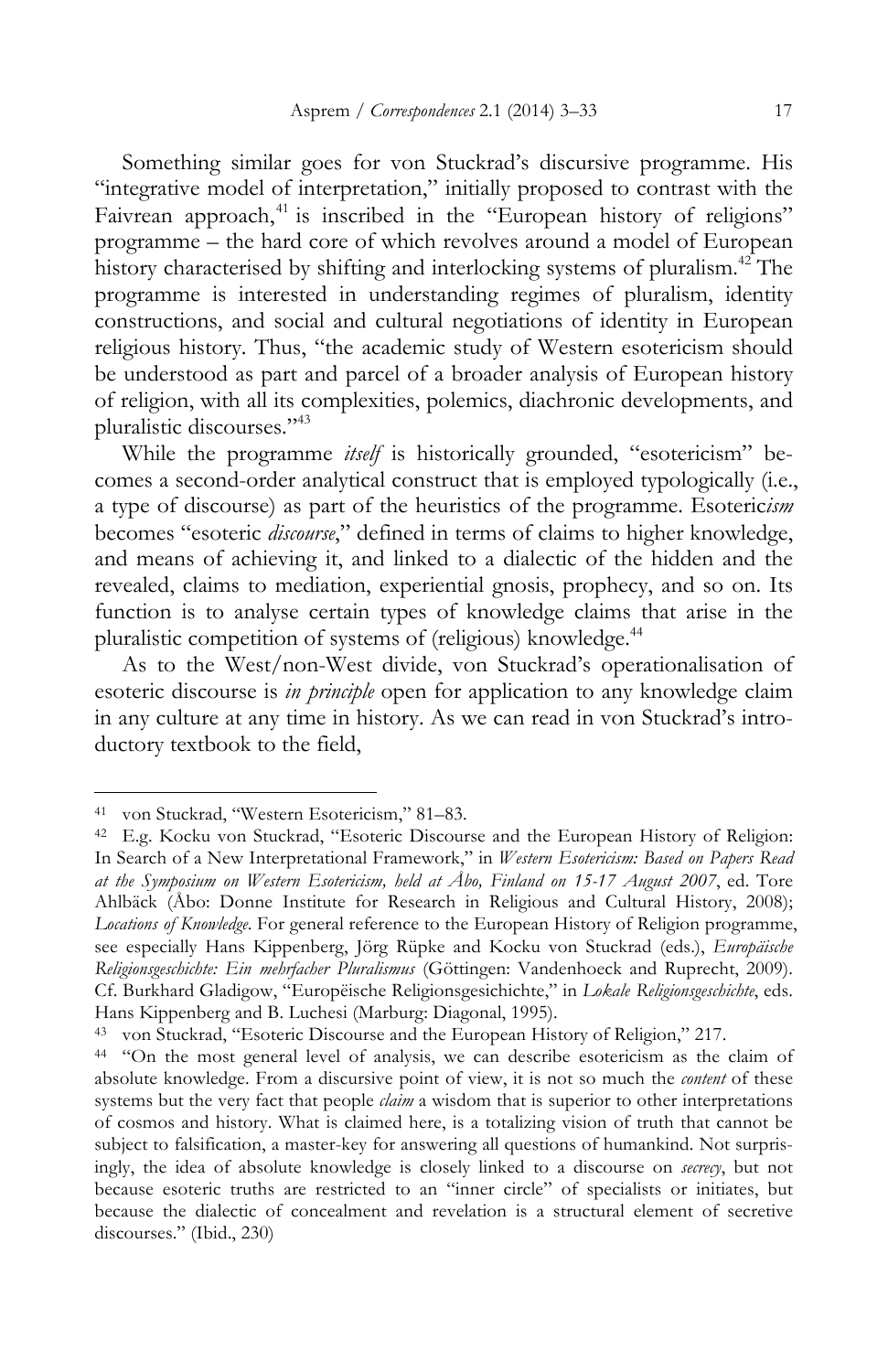I do not doubt that large parts of what I understand by esotericism can also be found in other cultures, and that a transcultural and comparative approach can be most valuable for our understanding of esotericism. Nevertheless, I derive my account from European and American culture and therefore wish to apply my findings to this field only.45

It is not the *concept itself* that limits the application of "esoteric discourse" to the West. It only happens to be employed in a research programme that has its particular focus on Europe (and North America). That is, while "esoteric discourse" becomes part of the positive heuristics for generating knowledge about competing knowledge claims, there is a *negative* heuristic at work in the *Europäische Religionsgeschichte* school similar to that of the historicist programmes of esotericism research: the scope is limited to Europe, with the occasional excursion to other territories of that ephemeral place, "the West."<sup>46</sup>

### **A Preliminary Conclusion: The looming danger of equivocation**

This Lakatosian rational reconstruction of some research programmes that operationalise "esotericism," "the esoteric," or "esoteric discourse" in their work emphasises one key point: behind uses of the same *term* we find a range of dissimilar *concepts*, working on various theoretical and heuristic levels within their respective research programmes. This brings a considerable danger of equivocation fallacies.<sup>47</sup> Equivocation is a key cause of false agreement as well as false disagreement, and we find both in the academic discourse on the esoteric.

I suggest that an equivocation with regards to "esotericism" is the core reason for at least some of the apparent disagreements in print between Faivre, von Stuckrad, and Hanegraaff. Thus, von Stuckrad has criticised Faivre's definition for being an inadequate *typology*, whereas Faivre's concept really functions as an inductively based *description* of a (supposed) historical reality, which is then employed as a heuristic device.<sup>48</sup> Esotericism<sub>kVS</sub> and

<sup>45</sup> von Stuckrad, *Western Esotericism: A Brief History of Secret Knowledge* (London: Equinox Publishing, 2005), xi-xii.

<sup>46</sup> See, e.g., contributions to the *Journal of Religion in Europe*, which inevitably have to touch on "non-European" developments as well – especially when discussing modern and contemporary religion.

<sup>&</sup>lt;sup>47</sup> That is, the fallacy of using one word in two or more different senses within the same argument, without acknowledging the semantic shift.

<sup>48</sup> von Stuckrad, "Western Esotericism," 83.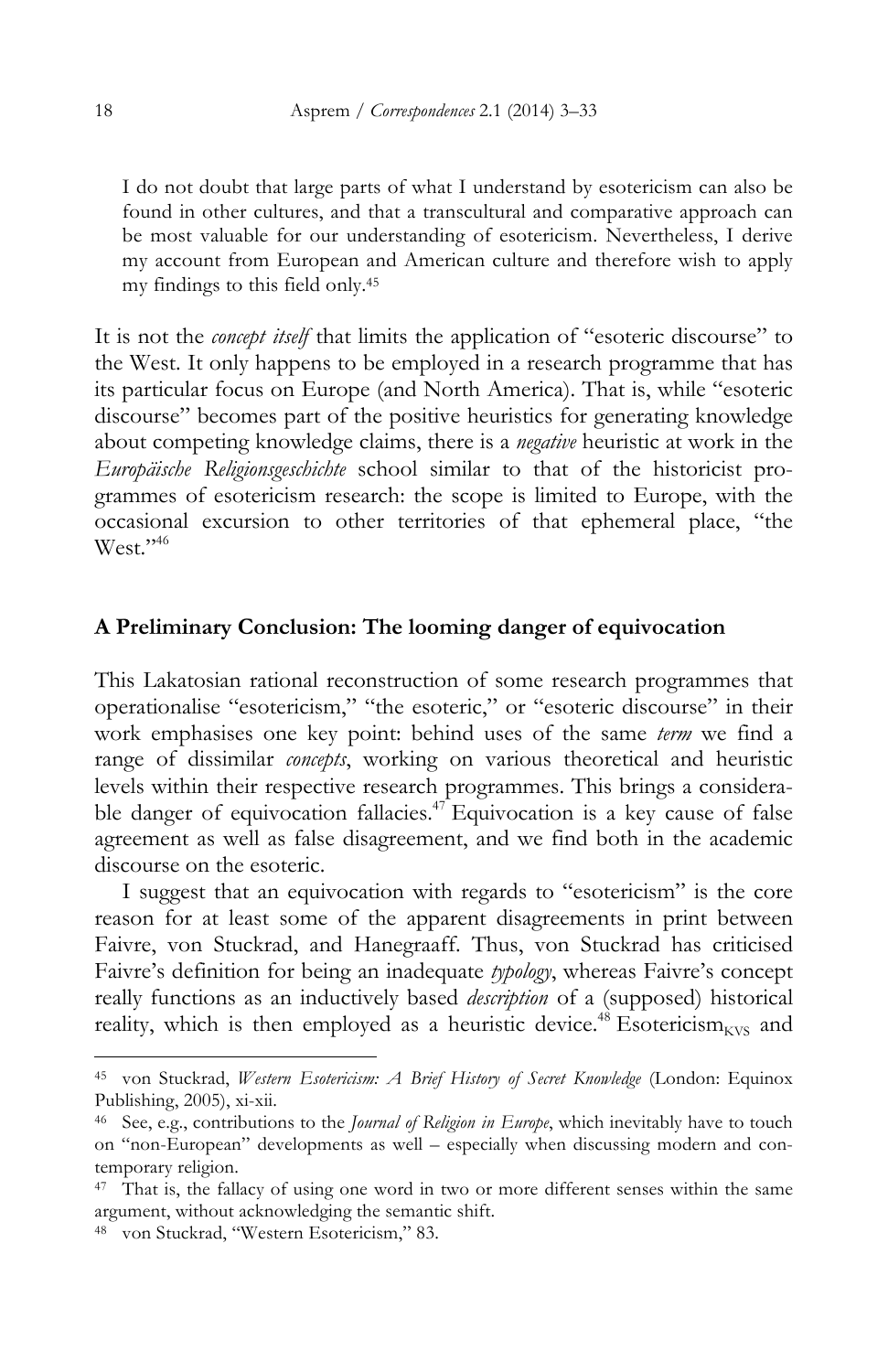Esotericism<sub>AF</sub> are *not* competing descriptions of the same scholarly object – they are entirely different concepts doing different work in their respective research programmes. Thus, Faivre only contributed to the conceptual morass by calling von Stuckrad's discursive model "circular," implicitly castigating it for not having emerged from the sources in an inductive fashion in the same way as his own definition was supposed to have done.<sup>49</sup> This completely misses the point about "esoteric discourse" working as a *deductively* based heuristic, rather than an *inductively* based description of a historical phenomenon. True – the two approaches differ and are irreconcilable, but that is not because one knows the "right" way to go about defining esotericism and the other does not. Rather, it is because the same term has been operationalised to do very different work within two divergent research programmes.

A similar confusion can be found in attempts to relate von Stuckrad and Hanegraaff's later work. As Bernd-Christian Otto has pointed out, the dichotomy of Stuckradian "discourse theory" versus Hanegraaffian "historiography" is superficial and characterises the difference between these two approaches on false grounds.50 They are in fact *both* working on broadly discursive grounds, but pursuing different theoretical goals. Again, the real difference appears to be what function the term "esotericism" is given within the broader (discursively oriented) research programme: is it an analytical heuristic tool *for doing* discursive analysis (Esotericism<sub>KVS</sub>), or an object *to be* discursively analysed (Esotericism<sub>WIH</sub>)?

These pseudo-disagreements testify to the need for a clearer and better dialogue. Since issues such as universality/particularism and Western/global remain at the heart of these controversies, I suggest that a clearer understanding of the forms and functions of the *comparative method* is a crucial prerequisite for having a fruitful exchange between research programmes*.* In the following section, I will propose a fourfold typology of comparative approaches, and illustrate their import for the conceptualisation of esotericism. My primary goal is to identify the role of comparativism in the institutionalised historicist programmes, and provide suggestions for an *expansion*  of this research. In practice, this will allow for a more inclusive attitude to disciplinary approaches that have commonly been neglected or outright rejected, including sociological, psychological, and cognitive approaches. These, I will suggest, can easily be incorporated in an expanded comparativist study of esotericism, without threatening the historical specificity of the

<sup>49</sup> Faivre, "Kocku von Stuckrad et la notion d'esoterisme," 209.

<sup>50</sup> E.g. Hanegraaff, *Esotericism and the Academy*, 362–67. Otto, "Discourse Theory Trumps Discourse Theory: Wouter Hanegraaff's *Esotericism and the Academy*," *Religion* 43, no. 2 (2013).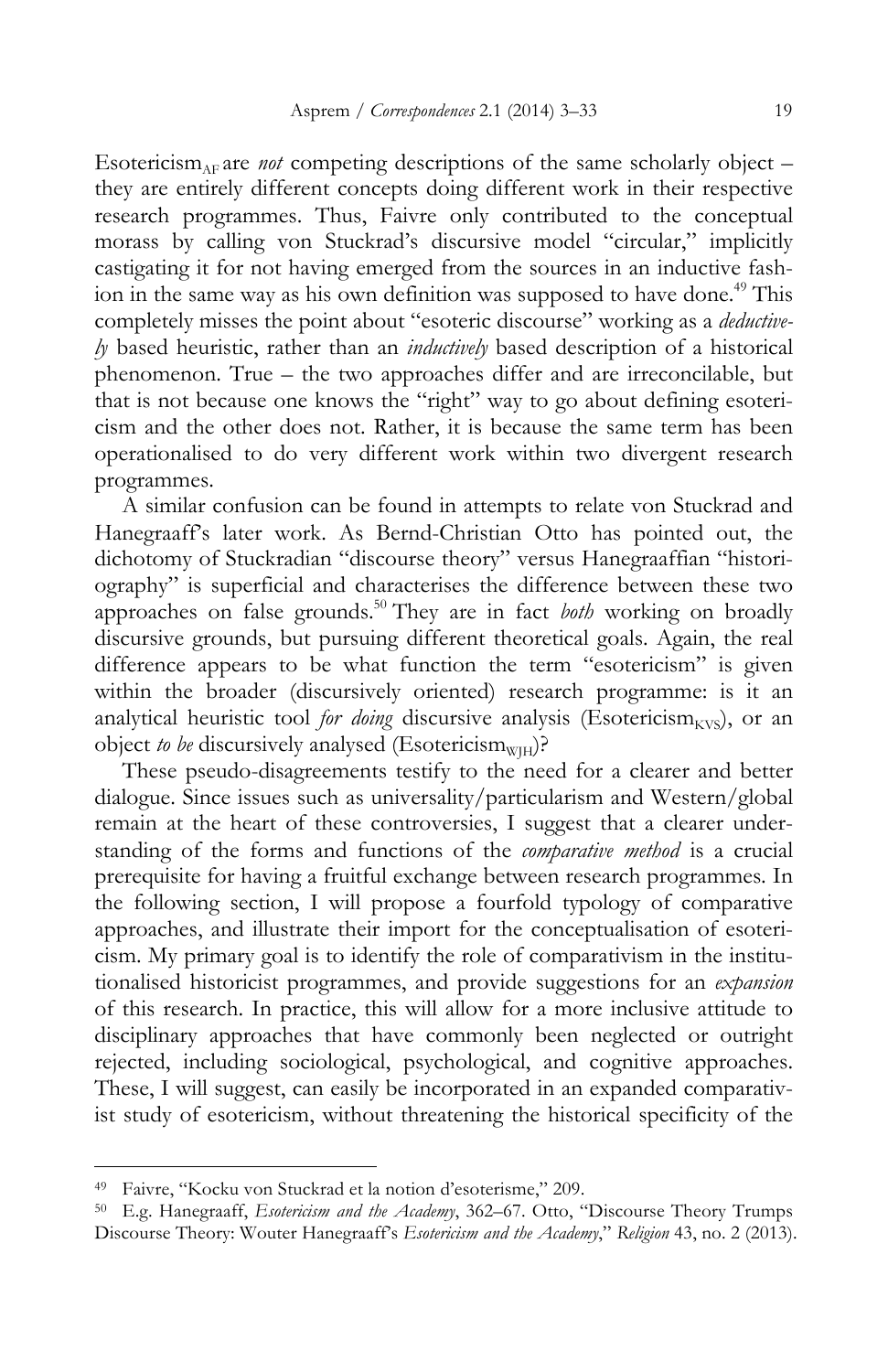concept. However, it means that the negative heuristics of historicist research programmes will have to go. Since these heuristics were largely a result of boundary-work during the professionalisation process anyway, I say good riddance.

# **Comparing Comparativisms**

On the surface, the study of esotericism appears to be divided on the issue of the comparative method: typologists are for it, historicists against it. However, this impression relies on a too narrowly conceived notion of comparison. When historicists discourage comparative research, what they really mean is *cross-cultural* comparison aimed at finding *similarities*. This is of course a very specific form of comparison, employed in the pursuit of very specific aims. It is not so much "*the* comparative method" that is at issue, but rather certain research programmes that have used such methods to establish and uphold a cross-cultural, cross-historical (and religionist) category of "esotericism."

Under closer analysis, historicist and typological programmes are not divided over the comparative method *as such*, but rather over how, when, and why it should be applied.<sup>51</sup> Understood in a wider sense, comparison is in fact essential to the very project of defining esotericism as a historical category to begin with. Consider the following passage from Faivre's methodological discussion in *Access to Western Esotericism*. After denouncing universalising definitions that work deductively, Faivre writes that:

It appears more fruitful to start with its [i.e. esotericism's] *variable usages within diverse discourses* and to query what observable realities these usages stem from; then to take as material for study, the appearances of fields that explicitly present themselves as esoteric as well as those discourses that may implicitly present themselves as esoteric.<sup>52</sup>

What he describes is an inductive method that starts by *comparing particulars*  ("variable usages") and developing generalisations on the basis of these

<sup>&</sup>lt;sup>51</sup> The situation is, in other words, similar to the misguided anti-comparativism in religious studies in the 1990s. For an instructive assessment, see Robert Segal, "In Defense of the Comparative Method."

<sup>52</sup> Faivre, *Access to Western Esotericism*, 4. Emphasis added.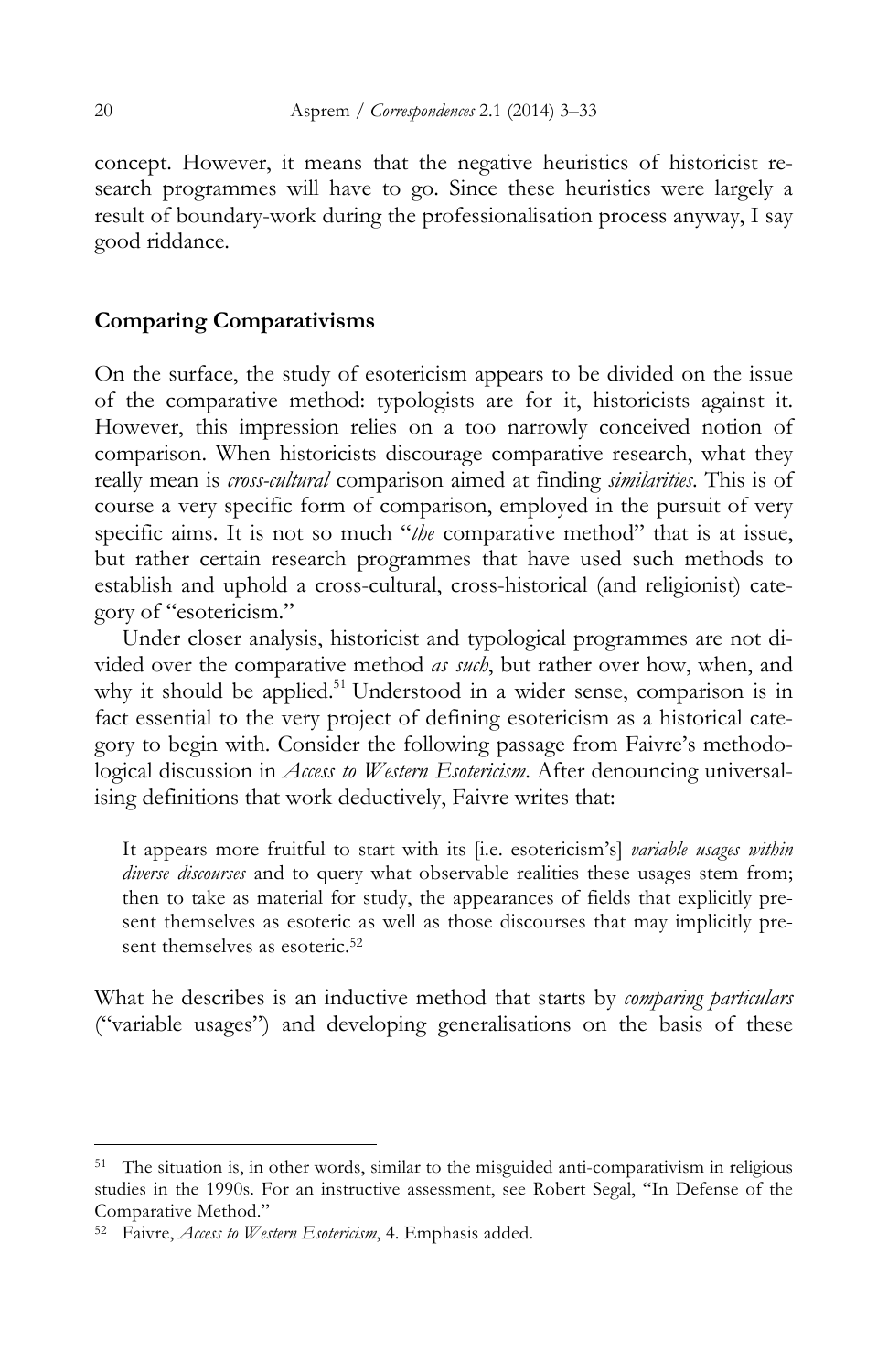findings.53 It is a (admittedly rather convoluted) prescription for comparative research.

An understanding of comparative method is crucial not only for seeing the differences between historicist and typological approaches, but for analysing how comparison is *already* used within historical programmes. We may do this systematically by introducing a distinction between different types of comparison. For the present purposes I propose a fourfold typology, based on the combination of two sets of distinctions. Most importantly, I borrow the distinction between *analogical* and *homological* comparison from evolutionary biology. In biology, homological similarities between two species are due to the existence of a common ancestor (i.e., a genealogical constraint), while *analogical* similarities have emerged independently of common ancestry. Analogical similarities may nevertheless be explored in functional terms and explained as examples of "convergent evolution" – that is, adaptations to similar environments and selection pressures, yielding functionally similar designs.<sup>54</sup> The distinction between *synchronic* and *diachronic* comparison is borrowed from structural linguistics and is well known to scholars in the humanities.<sup>55</sup> While there are also other aspects to this distinction in the linguistic literature, here they will be employed simply to indicate a *temporal* dimension of comparative analyses: synchronic comparison looks at two or more phenomena *at the same time*, while diachronic analysis compares across historical periods. Thus, the analogical-homological axis picks out a *genealogical* dimension, while the synchronic-diachronic axis picks out a *temporal* dimension (see figure).<sup>56</sup>

<sup>&</sup>lt;sup>53</sup> There are, however, some intriguing problems with the procedure as presented. Since the term esotericism simply did not exist before the late-18th century, what would it mean to look at "variable usages" of "it" in the Renaissance? How to locate currents that "explicitly present themselves as esoteric" *before* a concept of esotericism has been established? And how to distinguish this "explicit" self-representation from the "implicitly esoteric" fields and discourses? It appears that such an inductivist procedure cannot possibly be undertaken on those terms: at the very least, one will need to generate a working definition in terms *other* than the native categories in order to pick out elements that can be compared in the process of making an inductively based generalisation.

<sup>54</sup> See, e.g., entries on "analogous," "homologous," and "convergent evolution" in R. J. Lincoln, G. A. Boxshall, and P. F. Clark, *A Dictionary of Ecology, Evolution and Systematics*, 2nd ed. (Cambridge: Cambridge University Press, 1998).

<sup>55</sup> The distinction originates with Ferdinand de Saussure. See, e.g., Saussure, *Course in General Linguistics,* eds. Charles Bally, Albert Sechehaye, and Albert Reidlinger (New York: Philosophical Library, 1959 [1915 1st ed.]).

<sup>&</sup>lt;sup>56</sup> Each of these distinctions have been imported to the study of religion before, but as far as I am aware, they have never previously been merged to create a typology. For a previous importation of the analogy-homology distinction, see J. Z. Smith, *Drudgery Divine*, 47.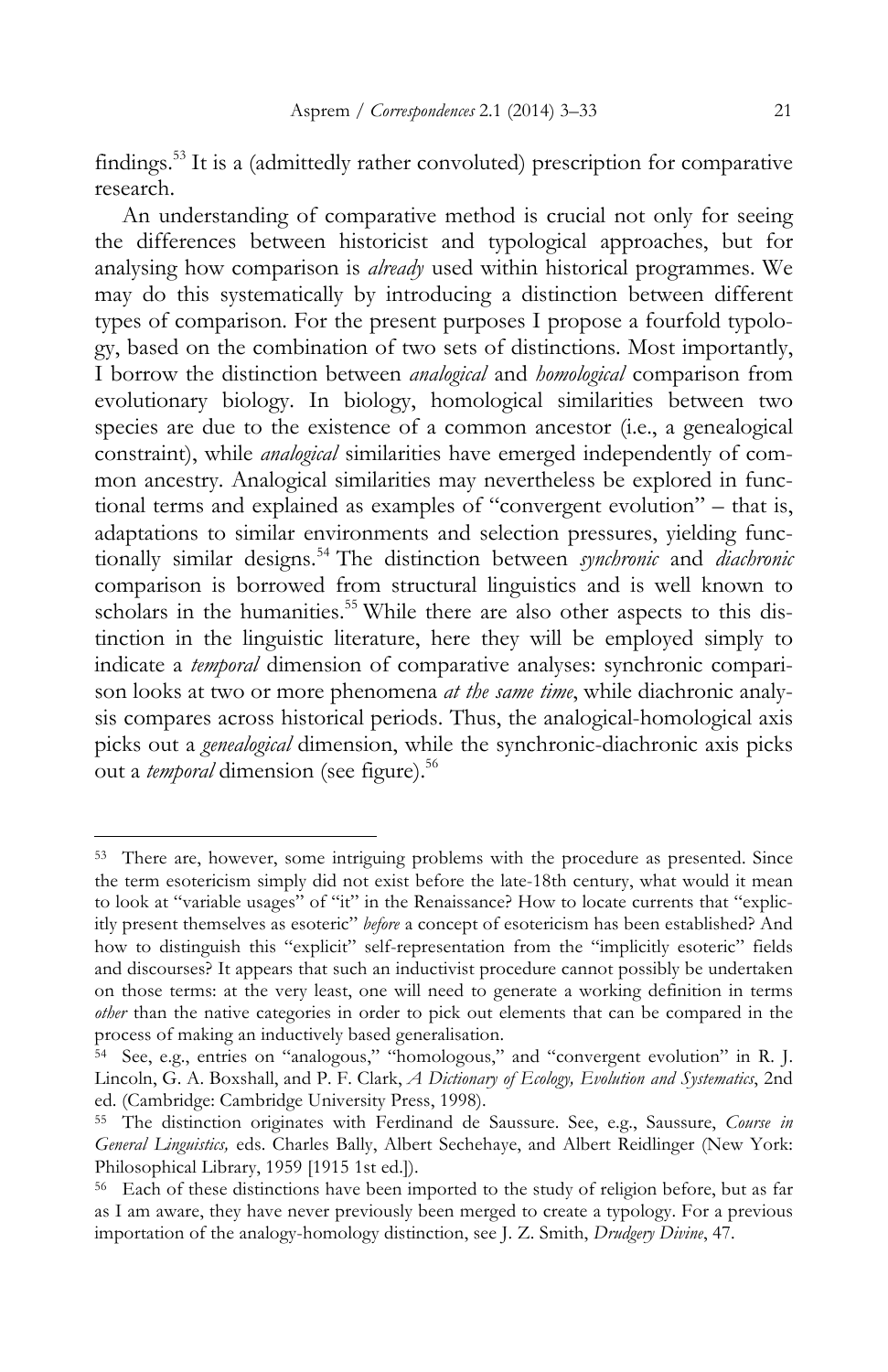

*Homological*

Four general types of comparison result from these dimensions. Each type has a distinct logical structure. We may see this more clearly by formalising the four types of comparison as follows:

| C1) Analogical-Synchronic:  | C $(a, b)$ with respect to p                                                                                    |
|-----------------------------|-----------------------------------------------------------------------------------------------------------------|
| C2) Analogical-Diachronic:  | C $(a, b)$ , where b is later than a, with respect to p                                                         |
| C3) Homological-Synchronic: | C ( <i>a</i> , <i>b</i> ), where $c \rightarrow a$ and $c \rightarrow b$ , with respect to p                    |
| C4) Homological-Diachronic: | C ( <i>a</i> , <i>b</i> ), where <i>b</i> is later than <i>a</i> and $a \rightarrow b$ , with<br>respect to $p$ |

The formalisation should be read as follows: Comparison (C) of two phenomena *a* and *b*, with respect to property *p*. In each type, *p* functions as *tertium comparationis*, while *a* and *b* refer to the particular phenomena that are being compared. In the homological-synchronic (C3) type, *c* stands for a common ancestor. The arrow sign is defined as a *genealogical implication*:  $c \rightarrow a$ means that  $c$  is an ancestor of  $a^{57}$  Note that this relation differs from, and is stronger than, the purely temporal "later than"/"earlier than" relation. While the former signifies *genealogical* relation, the latter merely concerns temporal succession.

<sup>57</sup> This homological implication should thus *not* be confused with the operator for material conditionals or material implication in classical logic. That would have very different, teleological ramifications that are nowhere implied here.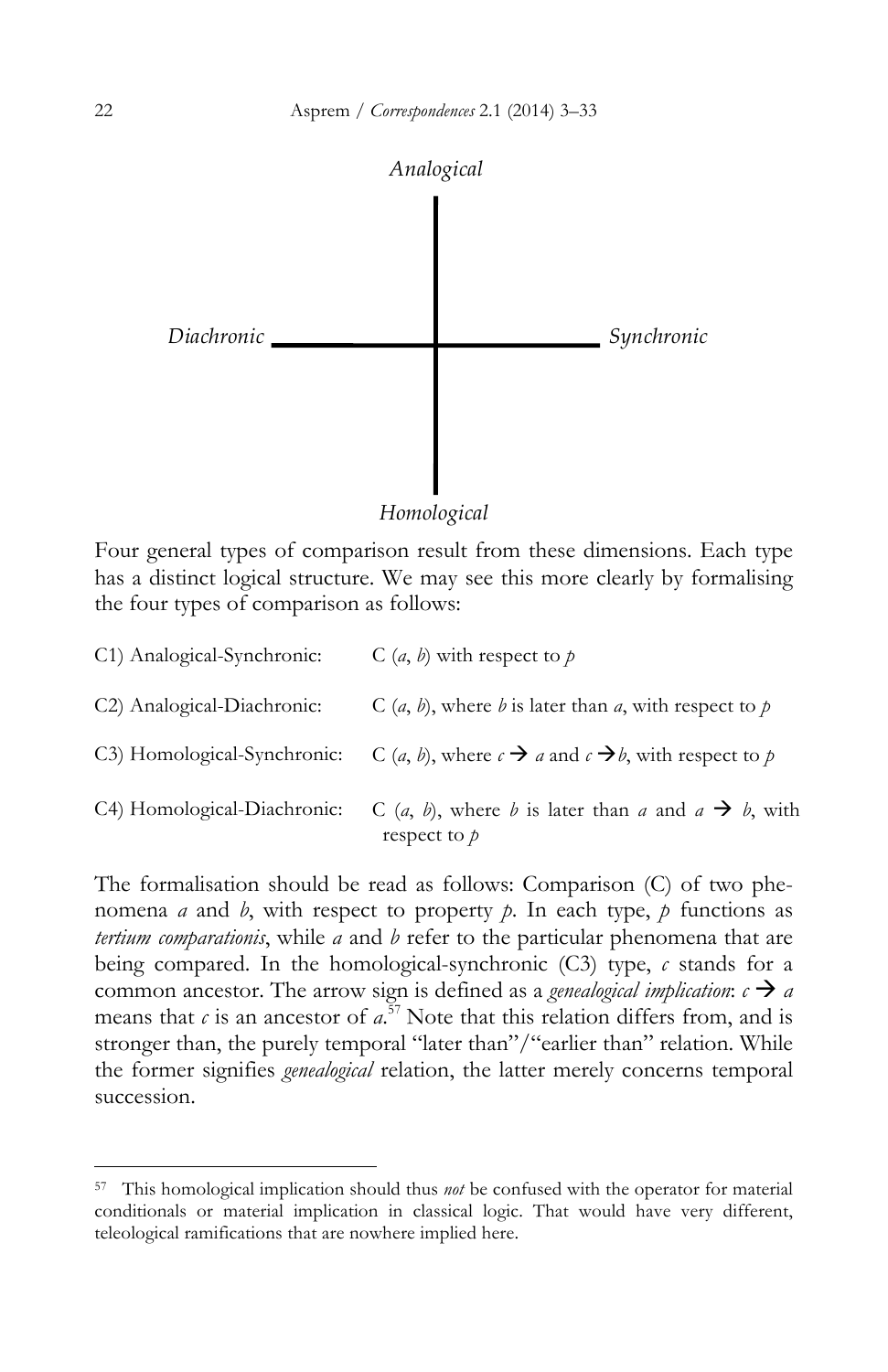We can find examples of all four types of comparison in scholarship on "esotericism." Moreover, the use of different types is unevenly distributed among typological and historical programmes. Thus, historicist comparison is most often grounded in the two *homological* types, while analogicalsynchronic comparison is found almost exclusively in connection with typological constructs. This indicates that, at least in terms of comparative methodologies, the analogy-homology distinction is a crucial fault line between different research programmes in the current academic discourse on esotericism. Let me illustrate this with reference to some examples.

### **The analogical types (C1 and C2)**

 $\overline{a}$ 

The *analogical-synchronic* type (C1) could also be called "pure analogy." It compares unrestrained by genealogy or historical succession, and thus includes the cross-cultural or "universalist" comparative projects that historicists have, traditionally, rejected as misguided. Urban's comparison of Masons and Tantrics with regard to "esotericism" has this form. As noted before, esotericism stands in the *tertium comparationis* position and *not* as an object compared to other objects. While this typological sense happens to be the most common way to operationalise "esotericism" in C1-type comparisons, we should note that there is nothing *inherent* in that form of comparison that makes it necessary to put esotericism in the *tertium* position. That is, we could envision projects that would place a *historically* conceived "esotericism" in the position of variable *a* and compare it to a "non-esoteric" (or non-Western) phenomenon *b* with respect to some analytic construct or feature. For example, one might compare the modern Hermetic Order of the Golden Dawn to the Vajradhatu movement of Tibetan Buddhism with regards to the legitimisation of authority. Such a comparison could find interesting similarities and differences concerning, for example, the routinisation of charisma in genealogically unrelated movements.

The *analogical-diachronic* type (C2) compares phenomena that are separated by historical periods, but without grounding the comparison in a genealogical link between them. This type of comparison is widely used by scholars working within an explicitly comparative history of religion (think, for example, of Jonathan Z. Smith's comparisons of the Jonestown massacre with the Dionysian cults of the Hellenes).<sup>58</sup> We do also find examples of it among historians of esotericism, but for the most part, this use is implicit and not

<sup>58</sup> Smith, *Imagining Religion: From Babylon to Jonestown* (Chicago, IL: University of Chicago Press, 1982), 102–20.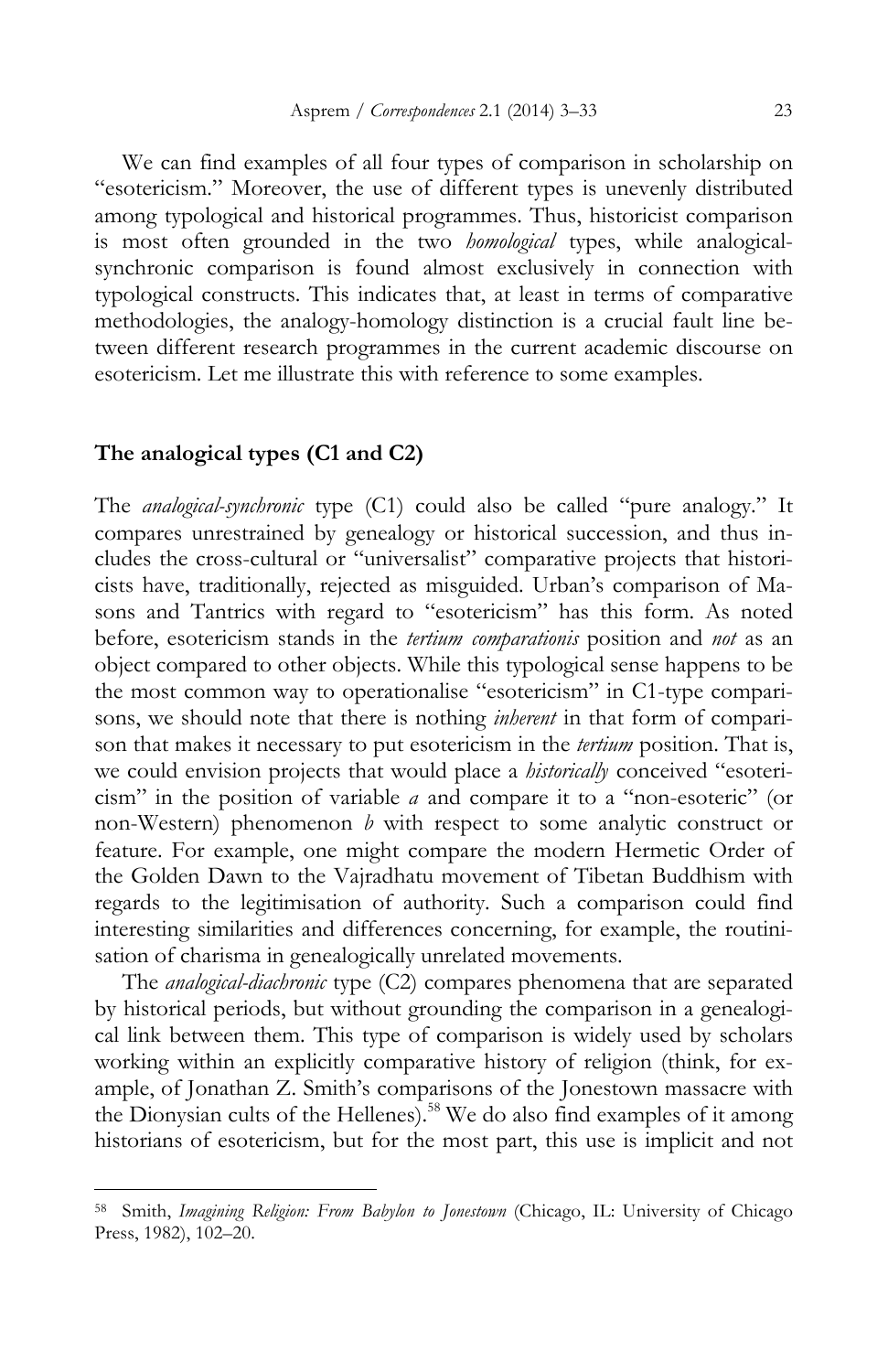framed as part of a grand comparativist project. The main function of C2 comparison in historicist esotericism research is to shed light on historical examples by comparing them with contemporary ones, on the basis of which one might try to infer some knowledge that is not available from historical evidence alone. Thus, we find this method used quite frequently – although often implicitly – with regards to categories such as "experience."59 One might, for example, compare John Dee's scryer, Edward Kelley, with contemporary psychiatric patients, with regard to exceptional experiential and behavioural categories (e.g. "visions" and "fits").<sup>60</sup> Or, one may compare the reports of visual experiences in late antique theurgy or ecstatic kabbalah to those of the modern psychedelic and neoshamanic literatures, with regard to "altered states of consciousness." This latter comparative project has recently been suggested by a new historiographical category, "entheogenic esotericism," that would cover cases with evidence of dramatic manipulations of experience, whether through psychoactive substance use or by other means.61 These examples all have "esoteric currents" in one of the variable positions (*a*, *b*), and better-known contemporary material in another.

# **The homological types (C3 and C4)**

While we do find some (mostly implicit) historical uses of C2, historical approaches to esotericism are grounded on the homological types of comparison. To begin with, the *homological-synchronic* type (C3) is crucial to all talk about esotericism as "related currents" classified under an "umbrella term." Since such pragmatic definitions are extremely common, even in major authoritative works in the field such as the *Dictionary of Gnosis and Western Esotericism*, this is a significant point. By looking at how the concept of esotericism is employed within the formal structure of C3-type comparisons we can also highlight something important about the conceptualisation of esotericism and the boundaries drawn around it.

<sup>&</sup>lt;sup>59</sup> On comparing experience, see the detailed methodological discussion in Ann Taves, *Religious Experience Reconsidered*, 120–40. Taves develops methods for refining experiential categories (through a close dialogue with contemporary psychology and cognitive science) to do useful work as *tertium comparationis* – or what she calls "stipulated points of analogy" between the things being compared.

<sup>60</sup> See, e.g., James Justin Sledge, "Between Loagaeth and Cosening: Towards an Etiology of John Dee's Spirit Diaries," *Aries* 10, no. 1 (2010).

<sup>61</sup> I.e. Hanegraaff, "Entheogenic Esotericism," in *Contemporary Esotericism*, eds. Egil Asprem and Kennet Granholm (Sheffield: Equinox, 2013).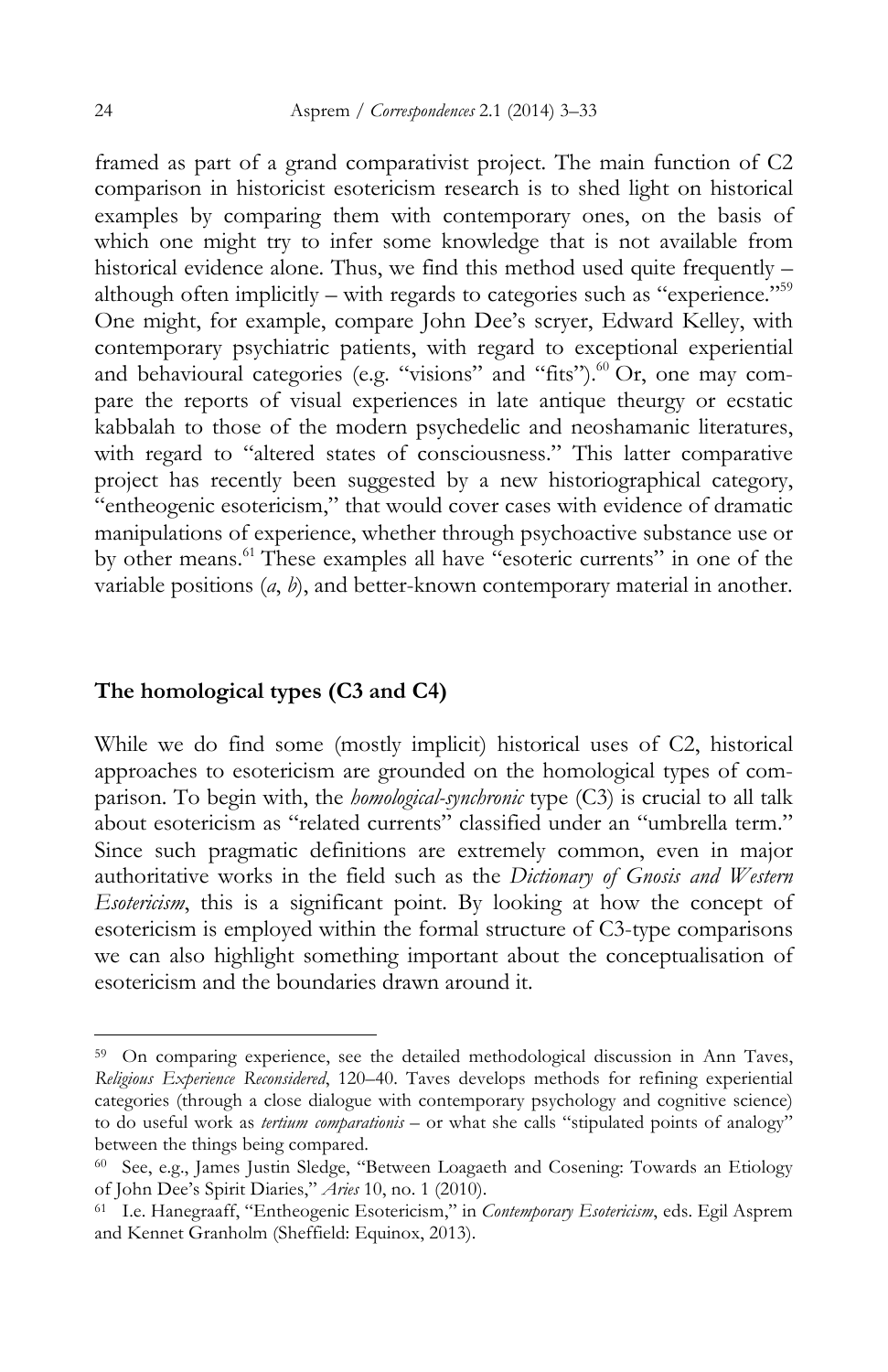The Anthroposophical Society and the Church of Satan are considered "related currents" within the historical class "esotericism," *not* because they both possess some specified property *p*, but because they *share common ancestors*. Seeing that Anthroposophy leans mainly on Theosophical and neo-Theosophical currents, while modern Satanism builds on the ritual magical currents springing out of the Golden Dawn, we might have to go all the way back to Eliphas Lévi to find a clear "common ancestor."62 Precisely how one draws up the genealogy is of lesser importance – the point is that a homological grounding in a shared cultural heritage *defines* the boundaries of the esoteric umbrella category.<sup>63</sup> Once heritage has been established, the currents may be compared with regard to a theoretically relevant *tertium comparationis*. In the Faivrean programme, this could be a characteristic such as "correspondences" or "living nature," supplied by the heuristics of the programme; in more open-ended historical approaches it could be claims to higher knowledge, the role of initiation, or the functions of secrecy.

Finally, the *homological-diachronic* type of comparison (C4) has been much used in esotericism scholarship since the 1990s. It has been a central methodology for the scholarship that started questioning the static nature of Faivre's original approach by uncovering the significant *discontinuities* in the historical development of "esoteric" subject matter. Hanegraaff's thesis on the disenchantment of magic is about as clear an example as one can get.<sup>64</sup> He compared early modern magicians (Marsilio Ficino, Cornelius Agrippa) to their modern descendants (Israel Regardie, Golden Dawn), with respect to selected aspects of "theory," "practice," and "legitimation." Based on this homological-diachronic approach Hanegraaff uncovered dissimilarities that seemed to make sense in terms of a theoretical framework involving the Weberian disenchantment thesis. The same comparative method was at work in Hanegraaff's influential conceptualisation of occultism as "secularized esotericism."65

Considering historicist research in terms of homological comparison may also shed new light on some long-standing conceptual problems. To begin with a minor point: this typology provides a way to express the "check-listapproach" *misuse* of Faivre's six characteristics, typically found among stu-

<sup>62</sup> This is an idealised and simplified genealogy of both, but it serves to clarify the logic of comparison at work.

<sup>63</sup> Cf. the related point made by Hammer, "Esotericism in New Religious Movements," 447–48.

<sup>64</sup> Hanegraaff, "How Magic Survived the Disenchantment of the World," *Religion* 33 (2003).

<sup>65</sup> Hanegraaff, *New Age Religion and Western Culture: Esotericism in the Mirror of Secular Thought* (Leiden: Brill, 1996).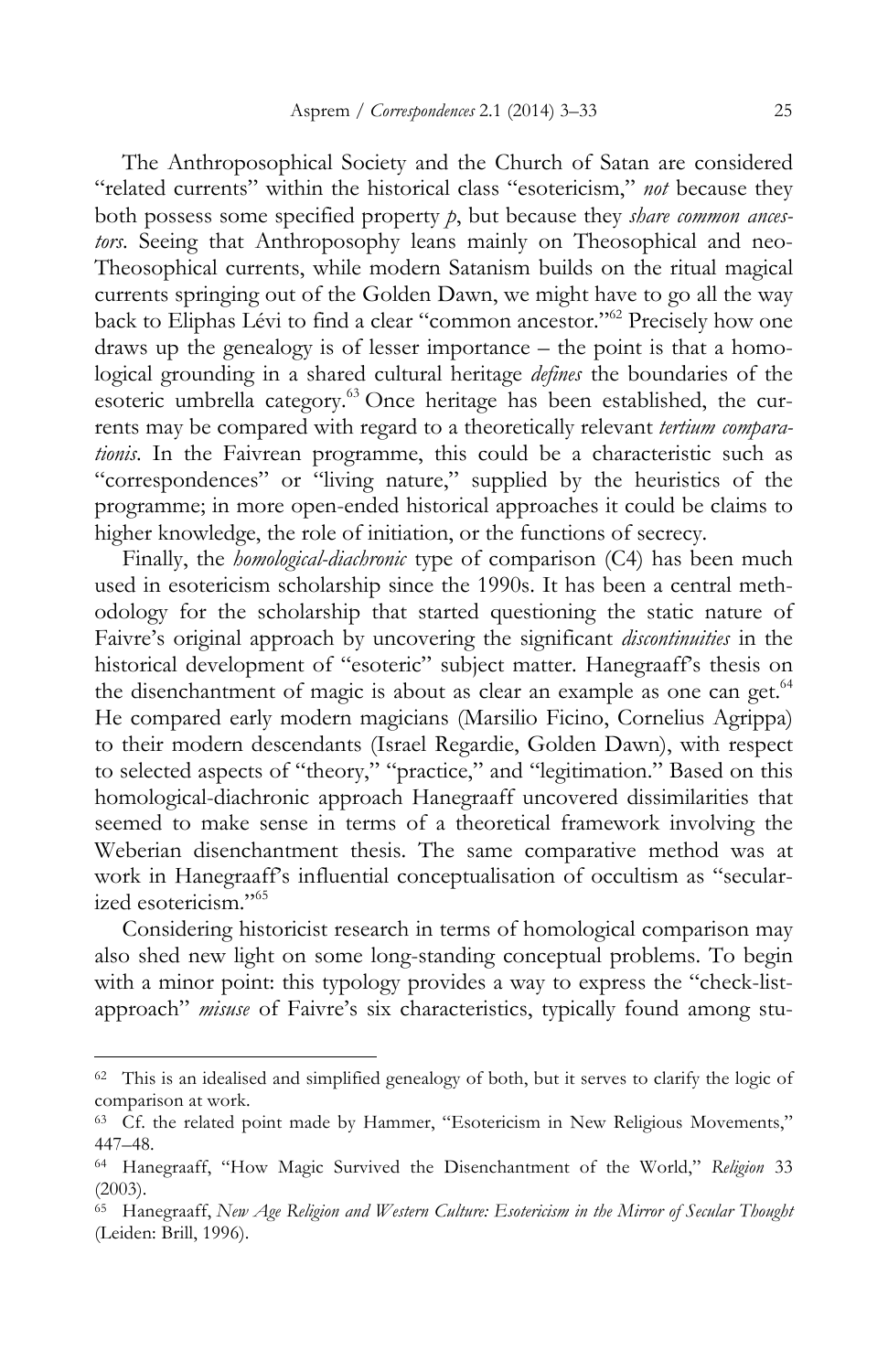dents and in published research on the outskirts of the field.<sup>66</sup> The *correct* use <sup>67</sup> of this heuristic is as *tertium comparationis* for comparison between phenomena that share a common genealogy (i.e., that are grounded in homological comparison). By contrast, the common misuse results from employing the characteristics as necessary and sufficient criteria for use in *analogical* comparison, thus insinuating some cross-cultural and ahistorical *type* instead of a historically grounded "form of thought."

A more important point concerns the open question of how far back homological relations go. What constitutes the beginnings of the "esoteric heritage"? Who is the first "esotericist"? Answers will differ significantly depending on how the historical category "esotericism" is defined. The conventional wisdom following Faivre has been that esotericism is grounded in a "referential corpus" created in the Renaissance. The rest is reception history, and can be reconstructed in homological fashion fairly easily. But many if not most historicists today *reject* the thesis of a referential corpus defining the core of historical esotericism. This presents some serious questions about the hard core of historicist programmes, for if esotericism is still to be conceived of as a historical object (and not a *typological* construct) it must have some sort of material extension.

One significant recent proposal is that the historiographic category first took shape as a *polemical* construct during the Reformation and the Enlightenment.<sup>68</sup> If we are to take this argument very seriously, candidates for "first" esotericist" emerge a lot later than the Renaissance. Indeed, we may have to begin with the 19th century occultists. Before that time there would have been many alchemists, pietists, mystics, theurgists, hermeticists, Rosicrucians, kabbalists, Masons, astrologers, and ceremonial magicians – but no *esotericists*. Crucially, an aspect of cultural stigma stemming from a newly gained status

<sup>66</sup> Plucking a few random recent examples that tend in this direction, we find Faivre's characteristics invoked to show "esoteric dimensions" of the Russian cosmist Nikolai Fedorov (despite the fact that Fedorov wanted nothing to do with the historically esoteric currents of his day); to establish relations with Chinese "alternative" healing practices; and to demonstrate that the contemporary Otherkin movement does *not* fit in the category of "esotericism" because it does not share all the characteristics. See George M. Young, *The Russian Cosmists: The Esoteric Futurism of Nikolai Fedorov and His Followers* (Oxford: Oxford University Press, 2012), 76–77; Ruth Barcan and Jay Johnston, "The Haunting: Cultural Studies, Religion and Alternative Therapies," *Iowa Journal of Cultural Studies* 7 (2005): 70–71; Danielle Kirby, "From Pulp Fiction to Revealed Text: A Study of the Role of the Text in the Otherkin Community," in *Exploring Religion and the Sacred in a Media Age*, ed. Christopher Deacy and Elisabeth Arweck (Farnham: Ashgate, 2009), 143.

<sup>&</sup>lt;sup>67</sup> I.e., one that is theoretically well conceived and follows the logic of Faivre's strategy of definition.

<sup>68</sup> I.e., Hanegraaff, *Esotericism and the Academy*.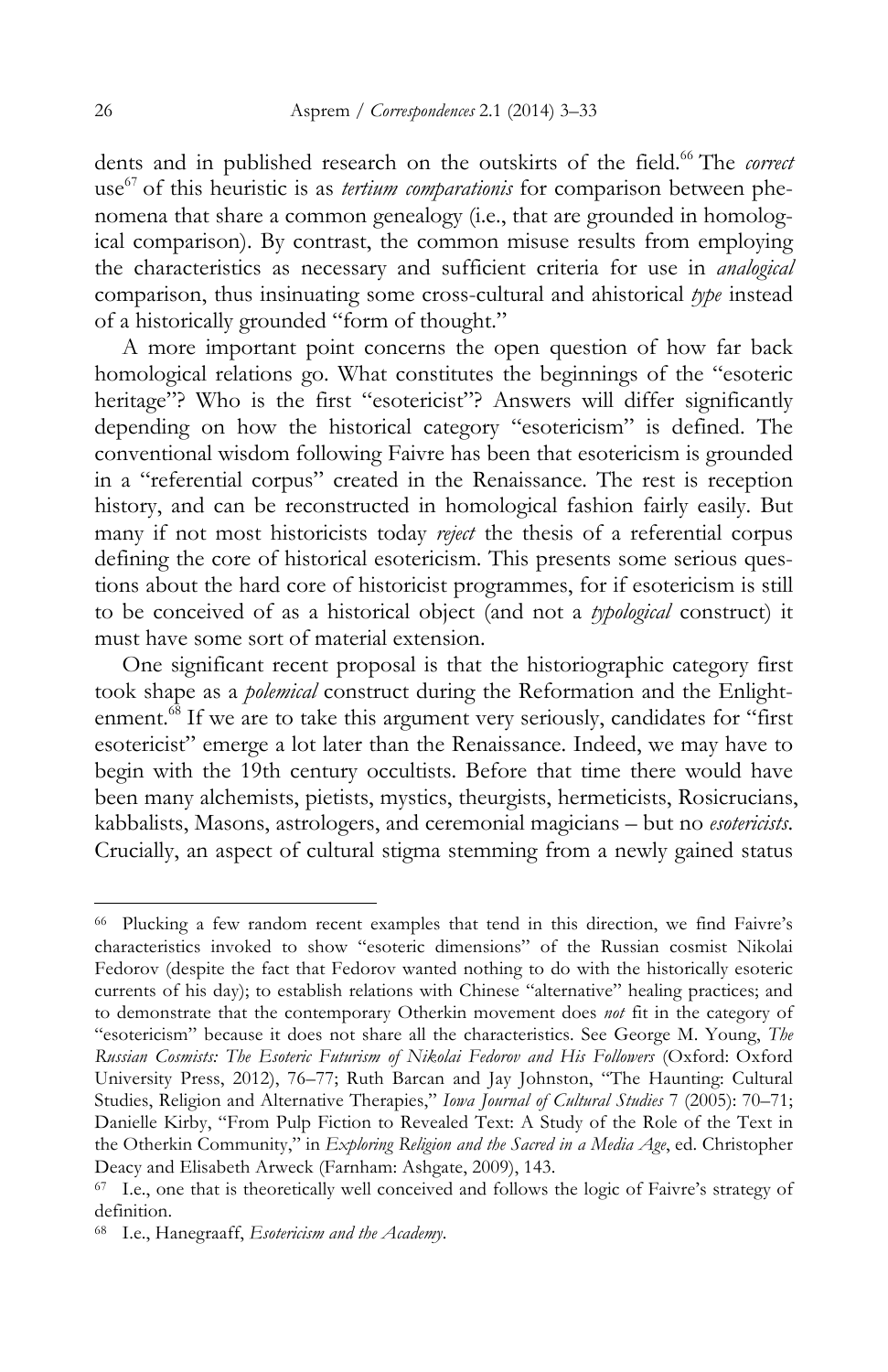of "rejected knowledge" was now bringing these currents together, but this status and stigma would not necessarily have been present in earlier periods. This puts a new limit on the application of homological-type comparison in historical research: while we can continue to compare "related currents" *after* the Enlightenment, homology is insufficient as a rationale for selecting and comparing material under this umbrella in the early-modern period and before. We are, perhaps, left with the possibility of applying a *retrospective*  homological strategy (i.e., studying currents, texts, and persons that have *later*  been reified as belonging to "esotericism"), but this is highly problematic. It is essentially a form of presentism that selects material of the past as relevant for study only insofar as it has later been constructed as "pointing towards" certain contemporary (or in this case, "modern") phenomena. Ironically, it creates and reifies a canon in the same way as the "Whiggish" history of science created a canon of "scientists." If we accept this new research programme, and we wish to avoid presentism (call it a negative heuristic), we are left with a new place for comparison in the programme's positive heuristic. To go backwards in history, one cannot avoid the analogical types. This leaves the door wide open for other applications of analogical comparison as well.

# **On Wings and Bats: A Concluding Lesson from Evolutionary Biology**

The above classification has revealed an uneven distribution of analogy-type and homology-type comparisons among historical and typological programmes in the study of esotericism. As I hope to have shown, there are no methodological reasons why this should be so – and the *strategic* reasons that have so far caused the selection are rapidly corroding as well. Historicists can perfectly well include analogy-type comparison as part of their methodological toolkit without threatening the homological basis of their research. I will suggest that an *expansion* of the scope of comparative research in the direction of the analogical types is crucial for meeting several of the big challenges that historicist programmes of esotericism research are currently facing. The West/non-West issue is an obvious case in point, but analogical comparisons that emphasise *explanation* are also crucial for shedding new light on the controversial question of definition, delimitation and origins. In these concluding paragraphs I will attempt to demonstrate this point by looking to the discipline from which the analogy-homology distinction has been borrowed in the first place: evolutionary biology.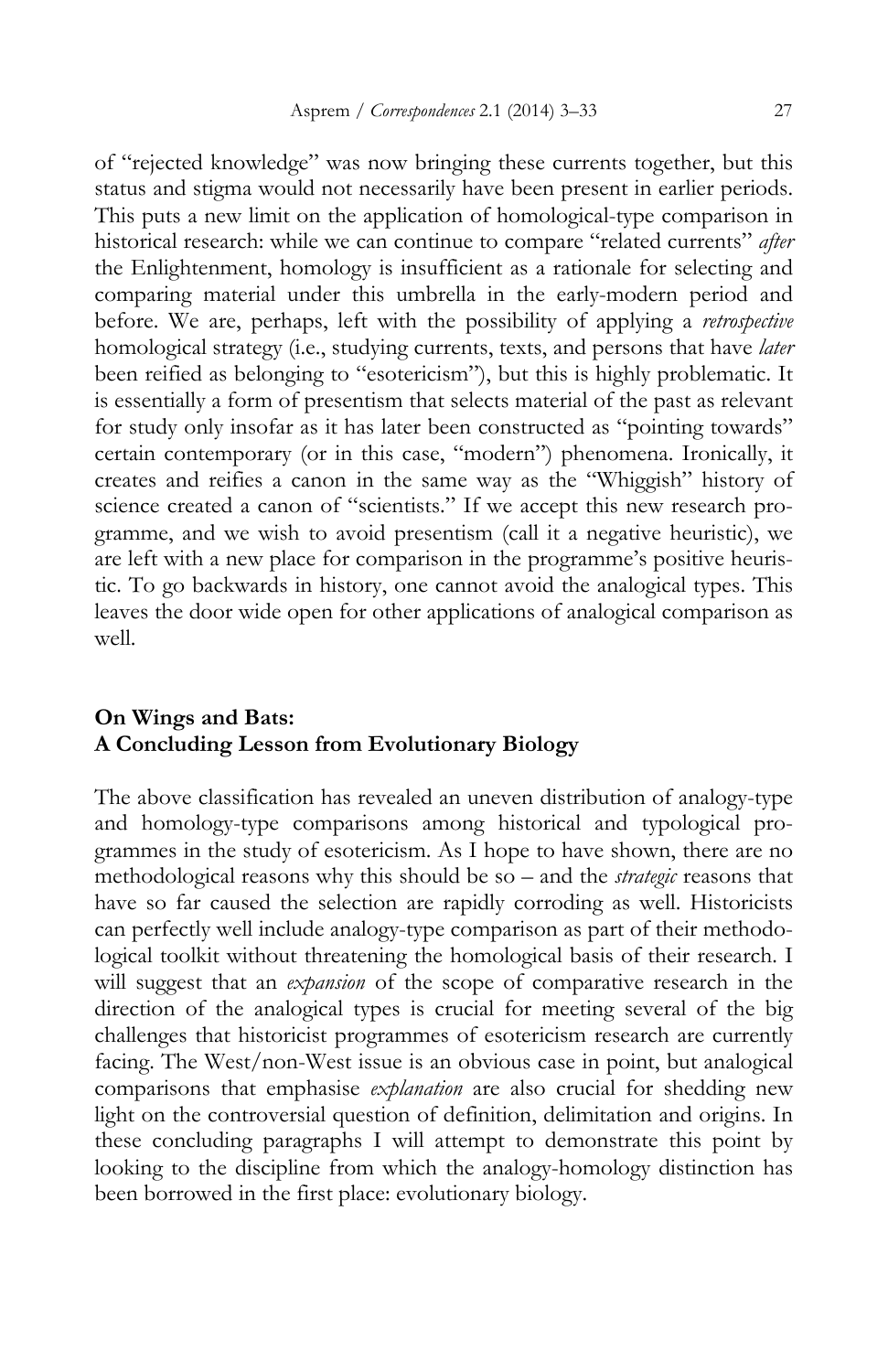The study of traits that are similar because they have their origin in common ancestors (homology) is as essential to evolutionary biology as it has been to the study of esotericism. This is, after all, how the phenotypical "tree of life" is constructed: the similarity between the arms and legs of *homo sapiens* and the four legs of reptiles is grounded in our common ancestors among the *tetropodia*. The similarities between the brains of *homo sapiens* and those of chimpanzees and gorillas are grounded in a much closer common ancestor among the *Homininae*. However important this study of ancestry is, our understanding of evolution would be woefully incomplete if this was the end of the story. The study of *analogically* similar features is equally important for understanding the generation of nature's "endless forms most beautiful and most wonderful."<sup>69</sup> Not all similarities between organisms are due to a common ancestor; there is also "convergent evolution," the emergence of similar traits through separate genealogical lines. These similarities are studied by analogical comparison, and the reasons for their similarity has to be sought not in genealogy, but in shared environmental constraints and selective pressures.

Consider the study of bats. Bats are fascinating creatures: with the possible exception of the Pegasus, they are the only mammalian species endowed with wings and capable of flying. Besides pure fascination, there are (at least) two different scientific reasons why a biologist would study the wings of bats. One would be to trace the evolution of wings in bats from their earlier mammalian ancestors, thus delineating the origins of the order of *chiroptera*  from the class of mammals. This would make one a chiropterologist (a specialist of bats) or perhaps a mammalogist (a specialist of mammals), and the wings would be studied synchronically and diachronically as an important evolutionary trait of these particular beasts. However, one might also research the wings of bats as a generalist in evolutionary biology interested in convergent evolution. Wings are an example of a trait that has emerged more than once in evolutionary history: birds and bats, despite their similarity, do *not* share a common ancestor with wings. Why and how this happens is an important *explanandum* of evolutionary theory, and requires looking at and comparing all species where wings have independently evolved (including the flying insects).

In other words, we must distinguish between the *homological* study of winged mammals and the *analogical* study of wings as a feature of convergent evolution. However, *distinguishing* does not mean *separating* approaches. If a chiropterologist claimed the evolution of wings among the mammalia as the *only* proper way to study wings, that would not only enrage ornithologists

<sup>69</sup> Charles Darwin, *The Origin of Species* (New York: P.F. Collier and Son, 1909 [1859]), 529.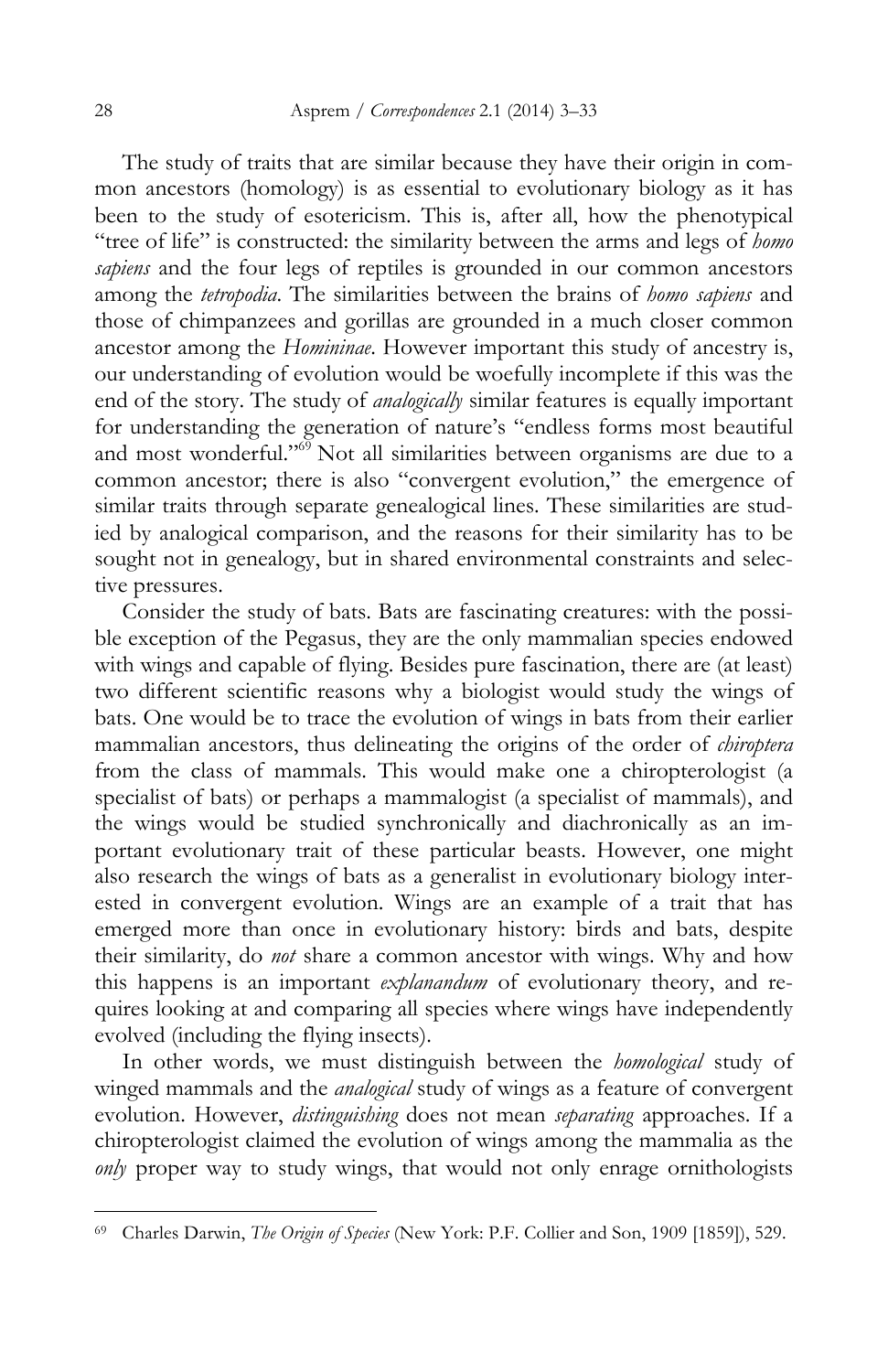around the world, but also create an unreasonable impediment to the study of evolution in general. Moreover, a chiropterologist who is interested in the evolution of wings among mammals cannot afford to ignore the evidence gathered in the study of wings among other classes.

The parallel should be clear enough. If (historical) esotericism is a bat, the traits associated with it (secrecy, a form of thought, gnosis) are its wings. The historicist who discourages cross-cultural comparison and rejects looking at "esoteric features" beyond the West is doing the same thing as the chiropterologist who insists on only studying bats in relation to other mammals. That species of other classes, such as the *aves* (birds) have very similar traits is not important; they do not share a genealogical heritage, and so their study has nothing to do with the study of bats. The researcher taking this strategy may go quite far charting out the genealogy of bats by studying the fossil record and the variation among contemporary species. However, she will very likely fall short of making any sense of *why* certain traits emerged rather than others, at the times and places they did. She will remain unable to explain why some mammals started developing wings in the first place. Only a synchronic study of how certain traits emerge under certain environmental constraints and selection pressures could provide sufficient grounds for such explanations. Put shortly: the general study of wings is relevant for the particular study of bats.

The same point goes for historical esotericism and its related properties. Looking beyond the particular to see how similar "forms of thought," secretive organisations, or claims to higher knowledge play out in contexts beyond the West (outside the class of mammalia, so to speak) can generate new insights into the general dynamics at play. It may even help uncover selection pressures and environmental factors that can help explaining the emergence of esotericism in "the West," and formulate more precise and theoretically refined definitions. To give just a few examples: what can the sociology of secrecy tell us about the dynamic of esoteric movements basing themselves on secretive structures? What can the cognitive science of religion tell us about the generation and transmission of "forms of thought" or "cognitive styles" considered unique to Western esotericism? Is there a dynamic of "convergent cultural evolution" that sheds light on the formation of "esoteric-like" groups, movements, discourses, experiences, or idea-structures? Questions like these, and the analogy-type comparative methods required to explore them, have great potential to contribute fresh perspectives to fundamental debates in esotericism research.

Finally, it is worth noting that research in evolutionary biology frequently leads to classificatory changes in the tree of life. It was, for example, only in the 1980s that the chimpanzees and the gorillas joined our own species as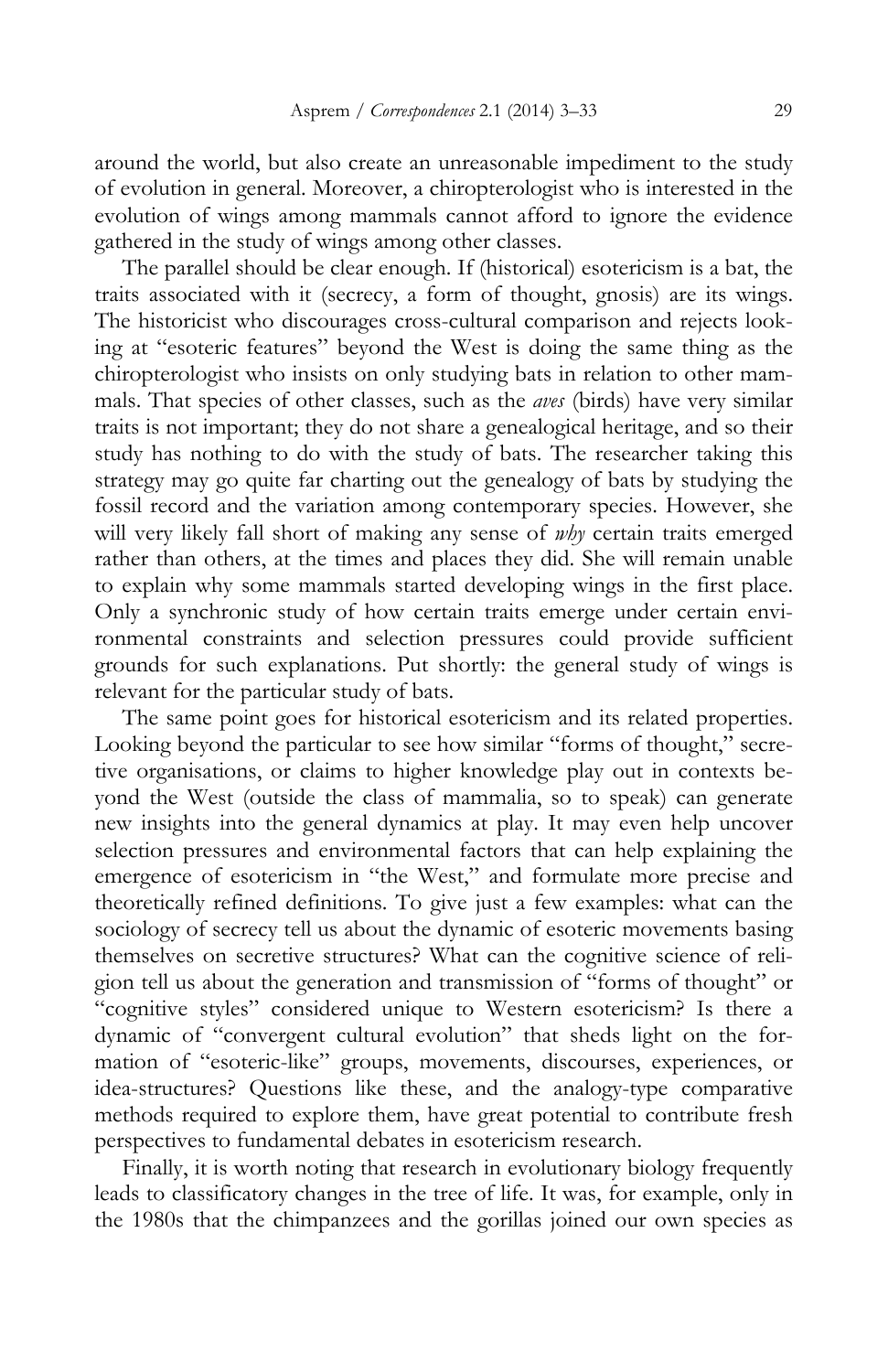living members of the family *Homininae*. <sup>70</sup> Such drastic revisions to classification, rethinking the genealogy of various species, can only happen through the combination of analogical and homological comparison. This possibility might inspire historicists to look for surprising discoveries beyond the borders that have been constructed around the field. It is time to liberate comparison from pre-established genealogical relations, and explore the relation of known "esoteric" forms to the "endless forms" of human interaction and cultural production at large.

## **Bibliography**

 $\overline{a}$ 

- Asprem, Egil. *The Problem of Disenchantment: Scientific Naturalism and Esoteric Discourse, 1900 – 1939*. Leiden: Brill, 2014.
- Asprem, Egil and Kennet Granholm. "Constructing Esotericisms: Sociological, Historical, and Critical Approaches to the Invention of Tradition." In *Contemporary Esotericism*, edited by Egil Asprem and Kennet Granholm, 25–48. Sheffield: Equinox Publishing, 2013.
- Barcan, Ruth and Jay Johnston. "The Haunting: Cultural Studies, Religion and Alternative Therapies." *Iowa Journal of Cultural Studies* 7 (2005): 63–81.
- Bogdan, Henrik. *Western Esotericism and Rituals of Initiation*. Albany, NY: State University of New York Press, 2007.
- Bogdan, Henrik and Gordan Djurdjevic, eds. *Occultism in a Global Perspective*. Durham: Acumen Publishing, 2013.

Darwin, Charles. *On the Origin of Species*. New York: P.F. Collier and Son, 1909 (1st ed. 1859).

- Dyrendal, Asbjørn and Egil Asprem. "Sorte brorskap, mørke korrespondanser og frelsende avsløringer: Konspirasjonsteori som esoterisk diskurs*," Din: Tidsskrift for religion og kultur*  2 (2013): 32–61.
- Faivre, Antoine. *Access to Western Esotericism*. Albany, NY: State University of New York Press, 1994.
	- ———. "Kocku von Stuckrad et la notion d'ésotérisme." *Aries* 6, no. 2 (2006): 205–15.
	- ———. "Borrowings and Misreading: Edgar Allan Poe's 'Mesmeric' Tales and the Strange Case of their Reception." *Aries* 7, no. 1 (2007): 21–62**.**
- Gieryn, Thomas. "Boundary-Work and the Demarcation of Science from Non-Science: Strains and Interests in Professional Ideologies of Scientists." *American Sociological Review*  48 (1983): 781–95.
	- ———. *Cultural Boundaries of Science: Credibility on the Line*. Chicago: Chicago University Press, 1999.
- Gladigow, Burkhard. "Europëische Religionsgesichichte." In *Lokale Religionsgeschichte*, edited by Hans Kippenberg and B. Luchesi, 21–42. Marburg: Diagonal, 1995.
- Goodman, M. et al. "Primate evolution at the DNA level and a classification of hominoids." *Journal of Molecular Evolution* 30, no. 3 (1990): 260–66.
- Granholm, Kennet. "Locating the West: Problematizing the *Western* in Western Esotericism and Occultism." In *Occultism in a Global Perspective*, edited by Henrik Bogdan and Gordan Djurdjevic, 17–36. Durham: Acumen Publishing, 2013.

<sup>70</sup> Goodman et al., "Primate evolution at the DNA level and a classification of hominoids," *Journal of Molecular Evolution* 30, no. 3 (1990).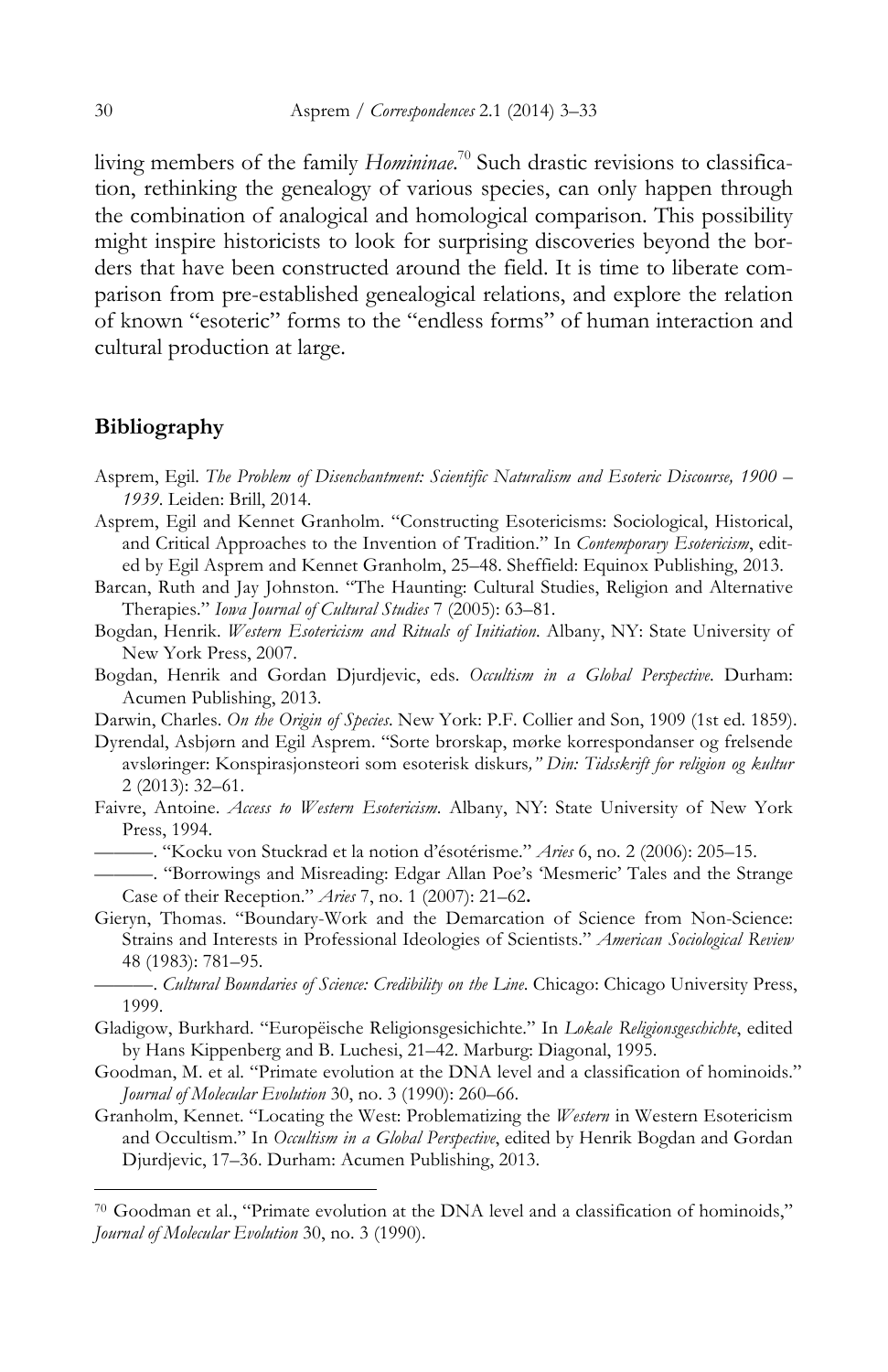———. "Esoteric Currents as Discursive Complexes." *Religion* 43, no. 1 (2013): 46–69.

- Gupta, Anil. "Definitions." In *Stanford Encyclopedia of Philosophy* (2008). Online: http://plato.stanford.edu/entries/definitions/ (accessed August 13, 2013).
- Hakl, Hans Thomas. *Eranos: An Alternative Intellectual History of the Twentieth Century*. Sheffield: Equinox Publishing, 2012.
- Hammer, Olav. "Esotericism in New Religious Movements." In *The Oxford Handbook of New Religious Movements*, edited by James R. Lewis, 445–65. Oxford: Oxford University Press, 2008.
- Hammer, Olav and Asbjørn Dyrendal. "Hvad kan man vide om religion? En kritik af den metodologiske agnosticisme." In *At kortlægge religion: Grundlagsdiskussioner i religionsforskningen*, edited by Torben Hammersholt and Caroline Schaffalitsky, 117–36. Højbjerg: Forlaget Univers, 2011.
- Hanegraaff, Wouter J. "Empirical Method in the Study of Esotericism." *Method and Theory in the Study of Religion* 7, no. 2 (1995): 99–129.

———. *New Age Religion and Western Culture: Esotericism in the Mirror of Secular Thought*. Leiden: Brill, 1996.

———. "Romanticism and the Esoteric Connection." In *Gnosis and Hermeticism from Antiquity to Modern Times,* edited by Roelof van den Broek and Wouter J. Hanegraaff, 237–68. Albany, NY: State University of New York Press, 1998.

———. "Some Remarks on the Study of Western Esotericism." *Esoterica* I (1999): 3–19.

———. "Beyond the Yates Paradigm: The Study of Western Esotericism between Counterculture and New Complexity." *Aries* 1, no. 1 (2001): 5–37.

- ———. "How Magic Survived the Disenchantment of the World." *Religion* 33 (2003): 357– 88**.**
- ———. "Forbidden Knowledge: Anti-Esoteric Polemics and Academic Research." *Aries* 5, no. 2 (2005): 225–54**.**

———. "The Trouble with Images: Anti-Image Polemics and Western Esotericism." In *Polemical Encounters: Esoteric Discourse and Its Others*, edited by Olav Hammer and Kocku von Stuckrad, 107–36. Leiden: Brill, 2007.

———. "The Birth of Esotericism from the Spirit of Protestantism." *Aries* 10, no. 2 (2010): 197–216.

———. *Esotericism and the Academy: Rejected Knowledge in Western Culture*. Oxford: Oxford University Press, 2012.

———. "Entheogenic Esotericism." In *Contemporary Esotericism*, edited by Egil Asprem and Kennet Granholm, 392–409. Sheffield: Equinox, 2013.

———. *Western Esotericism: A Guide for the Perplexed.* London: Bloomsbury, 2013.

———. "Textbooks and Introductions to Western Esotericism." *Religion* 43, no. 2 (2013): 178–200.

Hanegraaff, Wouter, with Antoine Faivre, Roelof van den Broek, and Jean-Pierre Brach (eds.). *Dictionary of Gnosis and Western Esotericism.* 2 vols. Leiden: Brill, 2005.

- Indinopulos, Thomas and Edward A. Yonan, eds. *Religion and Reductionism: Essays on Eliade, Segal, and the Challenge of the Social Sciences for the Study of Religion*. Leiden: Brill, 1994.
- Jensen, Jeppe Sindig. *The Study of Religion in a New Key: Theoretical and Methodological Soundings in the Comparative and General Study of Religion*. Aarhus: Aarhus University Press, 2003.
- Kippenberg, Hans, Jörg Rüpke and Kocku von Stuckrad, eds. *Europäische Religionsgeschichte: Ein mehrfacher Pluralismus*. Göttingen: Vandenhoeck and Ruprecht, 2009.
- Kirby, Danielle. "From Pulp Fiction to Revealed Text: A Study of the Role of the Text in the Otherkin Community." In *Exploring Religion and the Sacred in a Media Age*, edited by Christopher Deacy and Elisabeth Arweck, 114–54. Farnham: Ashgate, 2009.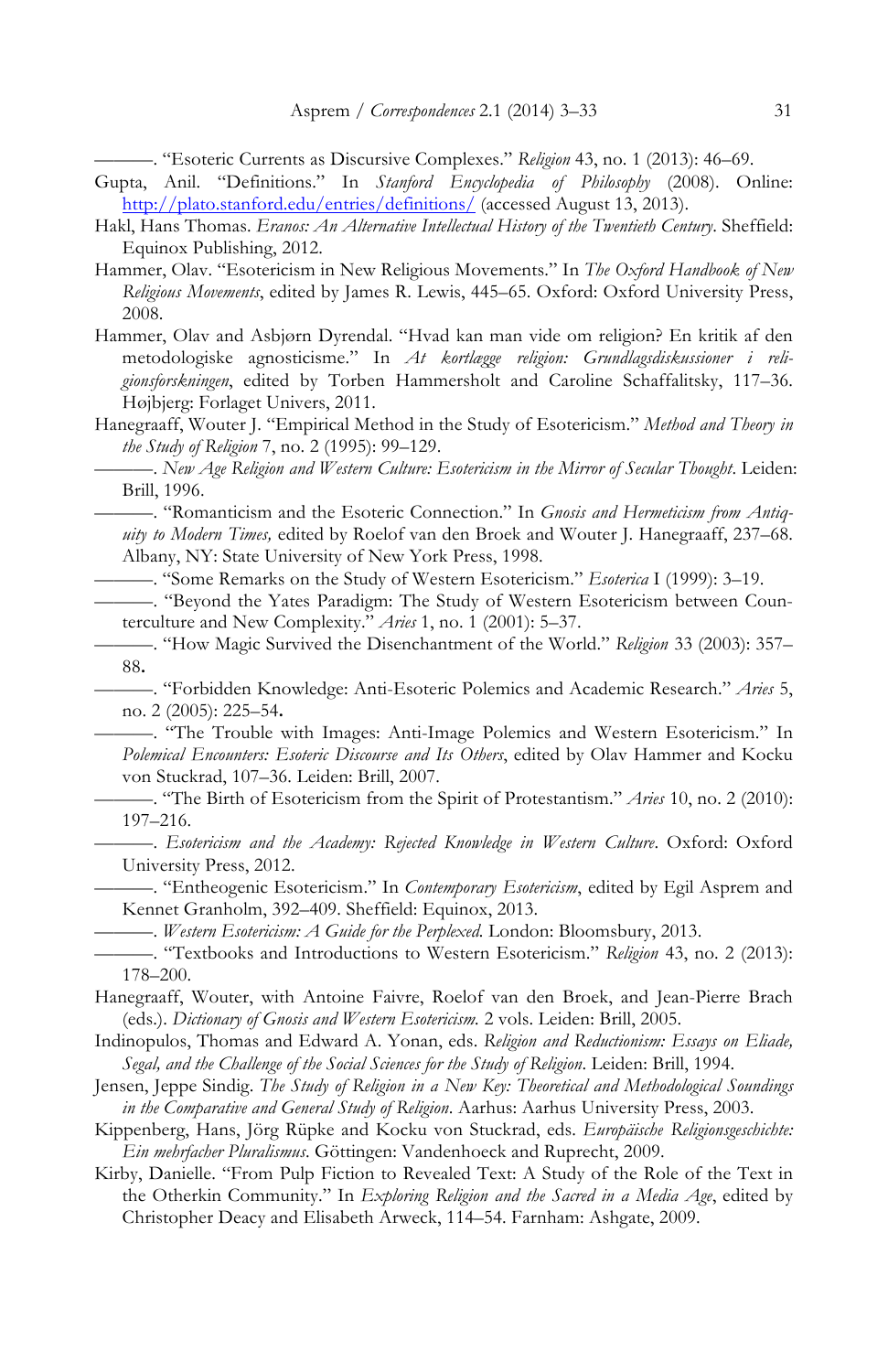Lakatos, Imre. "Falsification and the Methodology of Scientific Research Programmes." In *Criticism and the Growth of Knowledge*, edited by Alan Musgrave and Imre Lakatos, 91–197. Cambridge: Cambridge University Press, 1970.

———. "History of Science and Its Rational Reconstructions." *Proceedings of the Biennial Meeting of the Philosophy of Science Association* (1970): 91–136.

- Lincoln, R. J., G. A. Boxshall, and P. F. Clark. *A Dictionary of Ecology, Evolution and Systematics*. 2nd edition. Cambridge: Cambridge University Press, 1998.
- Neugebauer-Wölk, Monika. "Esoterik und Christentum vor 1800: Prolegomena zu einer Bestimmung ihrer Differenz." *Aries* 3, no. 2 (2003): 127–65**.**

———. "Der Esoteriker und die Esoterik: Wie das Esoterische im 18. Jahrhundert zum Begriff wird und seinen Weg in die Moderne findet." *Aries* 10, no. 2 (2010): 217–31.

- Oldmeadow, Harry. "The Quest for 'Secret Tibet.'" *Esoterica* 3 (2001): 48–107.
- Otto, Bernd-Christian. "Discourse Theory Trumps Discourse Theory: Wouter Hanegraaff's *Esotericism and the Academy*." *Religion* 43, no. 2 (2013): 231–40.
- Paden, William E. "Elements of a New Comparativism." Method & Theory in the Study of *Religion* 8, no. 1 (1996): 5–14.
- Pasi, Marco. "Il problema della definizione dell'esoterismo: analisi critica e proposte per la ricerca futura." In *Forme e correnti dell'esoterismo occidentale*, edited by Alessandro Grossato, 205–28. Milan: Medusa, 2008.
	- ———. "Oriental Kabbalah and the Parting of East and West in the Early Theosophical Society." In *Kabbalah and Modernity: Interpretations, Transformations, Adaptations*, edited by Boaz Huss, Marco Pasi, and Kocku von Stuckrad, 151–66. Leiden: Brill, 2010.
- Saussure, Ferdinand de. *Course in General Linguistics*. Edited by Charles Bally, Albert Sechehaye, and Albert Reidlinger. New York: Philosophical Library, 1959 (1915 1st ed.).
- Segal, Robert A. "In Defense of the Comparative Method." *Numen* 48, no. 3 (2001): 339–73.

Senholt Christensen, Jacob. "Radical Politics and Political Esotericism: The Adaptation of Esoteric Discourse within the Radical Right." In *Contemporary Esotericism*, edited by Egil Asprem and Kennet Granholm, 244–64. Sheffield: Equinox Publishing, 2013.

- Simmel, Georg. "The Sociology of Secrecy and Secret Societies." *American Journal of Sociology*  11, no. 4 (1906): 441–98.
- Sledge, James Justin. "Between Loagaeth and Cosening: Towards an Etiology of John Dee's Spirit Diaries." *Aries* 10, no. 1 (2010): 1–35.
- Smith, Jonathan Z. *Imagining Religion: From Babylon to Jonestown*. Chicago: University of Chicago Press, 1982.
- ———. *Drudgery Divine: On the Comparison of Early Christianities and the Religions of Late Antiquity*. Chicago: Chicago University Press, 1990.
- Stuckrad, Kocku von. "Western Esotericism: Towards an Integrative Model of Interpretation." *Religion* 35 (2005): 78–97.
	- ———. *Western Esotericism: A Brief History of Secret Knowledge*. London: Equinox Publishing, 2005.

———. "Esoteric Discourse and the European History of Religion: In Search of a New Interpretational Framework." In *Western Esotericism: Based on Papers Read at the Symposium on Western Esotericism, held at Åbo, Finland on 15–17 August 2007*, edited by Tore Ahlbäck, 217–36. Åbo: Donner Institute for Research in Religious and Cultural History, 2008.

- ———. *Locations of Knowledge in Early Modern Europe: Esoteric Discourse and Western Identities*. Leiden: Brill, 2010.
- Taves, Ann. *Religious Experience Reconsidered: A Building-Block Approach to the Study of Religion and Other Special Things*. Princeton and Oxford: Princeton University Press, 2009.